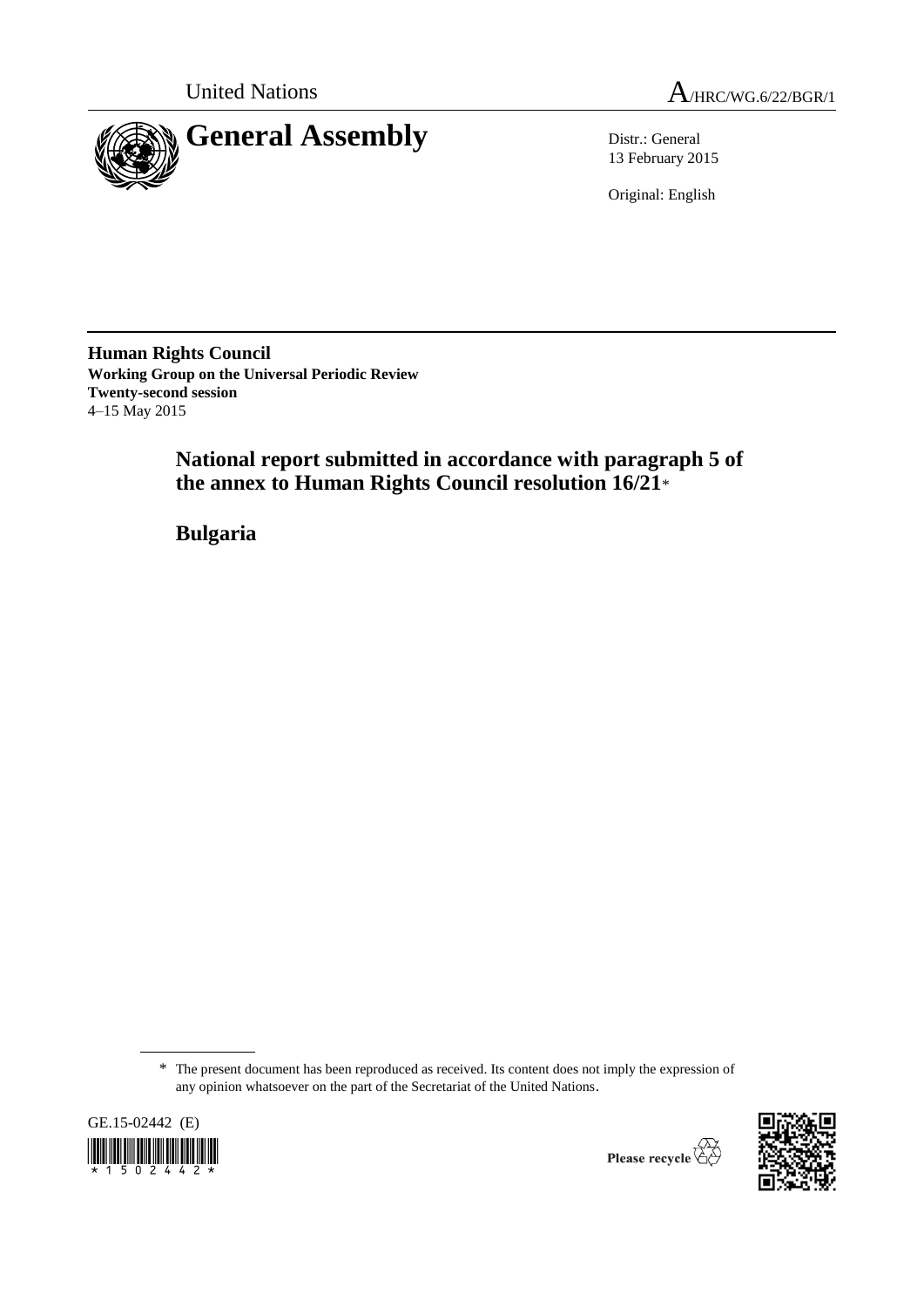## **I. Introduction**

1. In June 2013, Bulgaria submitted the Mid-term Report on the implementation of 2010 UPR recommendations to the OHCHR. The Second UPR report is organized in thematic chapters corresponding to the groups in which the 106 recommendations have been classified on the basis of their subject matter. The report was prepared with the active participation of all authorities and institutions, dealing with HR, and with the involvement of NGOs. The draft was published on the official page of the Ministry of Foreign Affairs (MFA) for broad public discussion. In the process of preparation of the Second UPR report the main NGOs working in the field of HR took part. The report was approved by the National Coordination Mechanism on Human Rights (NCMHR).

## **II. Developments of the institutional and legislative framework for the promotion and protection of human rights since 2010**

2. Bulgaria's genuine intention in the implementation process continues to be enhancing the national capacity for the promotion and protection of HR to the benefit of all persons residing in the territory of the country. Several changes in the institutional framework have been made since the presentation of the first report (A/HRC/16/9).

3. In 2013, by decision of the Council of Ministers (CM) a **NCMHR** was established. It is aimed to improve coordination on horizontal level among public authorities involved in the implementation of the tasks arising from Bulgaria's commitments to  $I H R T s<sup>1</sup>$  and other instruments. The NCMHR considers the desirability of signature and accession to new international agreements on HR and recommends amendments in the domestic legislation and administrative practices. The Minister of Foreign Affairs is the chairperson of the NCMHR. Its members are ministers, heads of State agencies and independent institutions, working on HR issues. NGOs are also represented.

4. In 2011, the Commission for Protection against Discrimination (CPD) and the Ombudsman were accredited by the International Coordinating Committee and its Subcommittee on Accreditation at the UNHCHR with the status "B" as **National Authority on Human Rights**.

5. The last changes to the Ombudsman Act provide that the **Ombudsman** is acting as the National Preventive Mechanism (NPM) in accordance with the OP to the Convention against Torture and other Cruel, Inhuman or Degrading Treatment or Punishment. The functions of the Ombudsman as NPM have been facilitated by the establishment of a new Directorate.

6. Since April 2011, by a decree of the CM the ethnic issues have been transferred from the Ministry of Labour and Social Policy (MLSP) to the Government administration. The policy related to demographic development has been transferred to the portfolio of the MLSP. **National Council for Cooperation on Ethnic and Integration Issues (NCCEII)**  succeeded NCCEDI (see First UPR report, paras. 63–65) as a coordinating and consultative body, assisting the Government in formulating the policy on the integration of minority groups. The NCCEII coordinates and controls the implementation of the  $NAP<sup>2</sup>$  for the "Decade of Roma Inclusion 2005-2015". The Chairman of the NCCEII is assigned as National Coordinator for the international initiative "Decade of Roma Inclusion 2005- 2015". In 2013, an ad-hoc body was set up at the NCCEII – a Commission for the Implementation of the NRISRB<sup>3</sup> (2012-2020).

7. Bulgaria has introduced the practice of establishing **WGs<sup>4</sup> on the follow-up process**  of the recommendations. The APs<sup>5</sup> prepared by the WGs are adopted by the Government.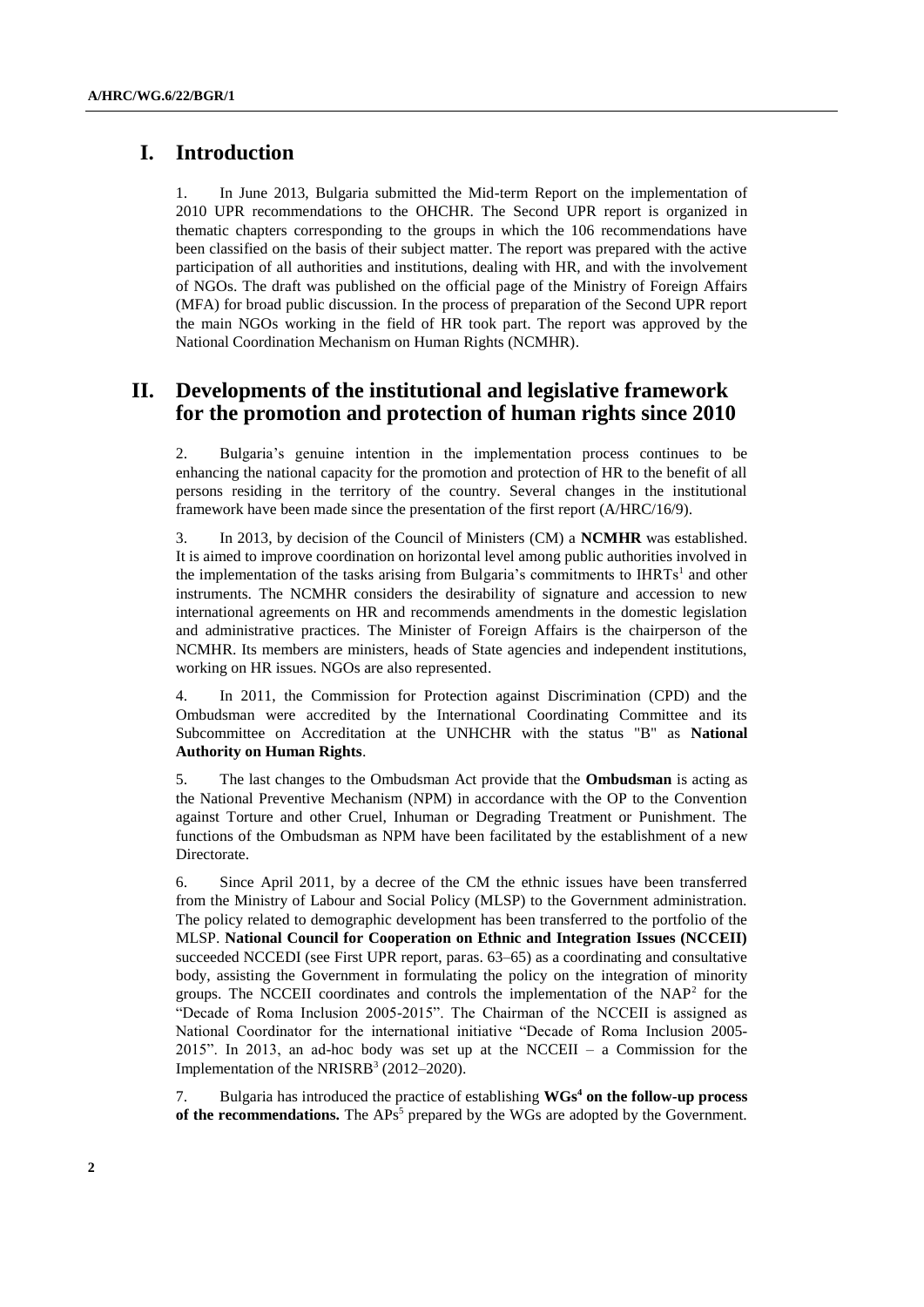The National HR Institutions are involved as members of the WGs and when appropriate, they are assigned as responsible or partner institutions.

8. In 2013 and in 2014, new **Election Codes** were adopted. The PACE, the Venice Commission and the ODIHR/OCSE recommendations had been taken into consideration in the process of elaborating the new Bulgarian Election Code, which entered into force on 5 March 2014.

9. The amendments to **the Judicial System Act** (2012) (JSA) enhanced the institutional capacity of the Supreme Judicial Council (SJC), the Inspectorate of the Council and the National Institute of Justice (NIJ) and established a procedure for compensating citizens and legal entities for damages resulting from unreasonable delays of completed civil, administrative and criminal procedures, and of discontinued pre-trial procedures. The National Assembly (NA) (2012) tasked the Government to submit an annual report on the implementation of the decisions of the ECtHR against Bulgaria.

10. In the final report, the UNHR SR on the independence of the judges and lawyers, who visited Bulgaria in May 2011, addressed recommendations relating to the judicial reform in the country.

11. The new draft law amending the JSA is scheduled for discussion in the Parliament in the first half of 2015. On 21 January 2015 the **Updated Strategy for continuing the reform of the judiciary** was adopted by the NA. Its aim is within the next 7 years to modernize the judiciary and to complete the reform, to achieve guarantees of independence of the court by taking effective measures against corruption, political and economic pressure.

12. In 2014, the Government adopted a decision for one-time **payment of compensations** to all individual complains for which damages had been recommended by the Treaty Bodies of the UN universal instruments on HR. Meanwhile, the NCMHR approved on 22.01.2015 a legal mechanism for financial compensations under the recommendations of the Treaty Bodies on individual complains.

13. Recently, Bulgaria has been under the increasing pressure of **mixed migration and asylum flows**. The authorities are trying to apply a complex and balanced approach for addressing this difficult situation. Based on the experience and good practices, the National Integration Strategy for Individuals Granted International Protection in Bulgaria (2014– 2020) was adopted in 2014.

14. Although in the reported period Bulgaria has achieved significant progress in enhancing the national capacity for the promotion and protection of HR and the HR situation in general has been vastly improved, **certain areas require further efforts to advance**. The NCMHR has approved some of them as national HR priorities for the forthcoming years – protection of the rights of the child, including conclusion of the process of deinstitutionalization; development of gender equality; further development of the historical tradition of ethnic and religious tolerance in the Bulgarian society, including the integration of Roma and other communities; protection of the rights of migrants and refugees; promotion and protection of the rights of people with disabilities; increasing the effectiveness of the national legislation and practices of national institutions on HR issues.

15. Bulgaria will be presiding over the CM of the CE<sup>6</sup> for the period November 2015– May 2016, will continue its campaign for being elected as member of HRC for the period 2019–2021, and will pursue the opportunity to host the Informal HR Seminar of ACEM in 2017.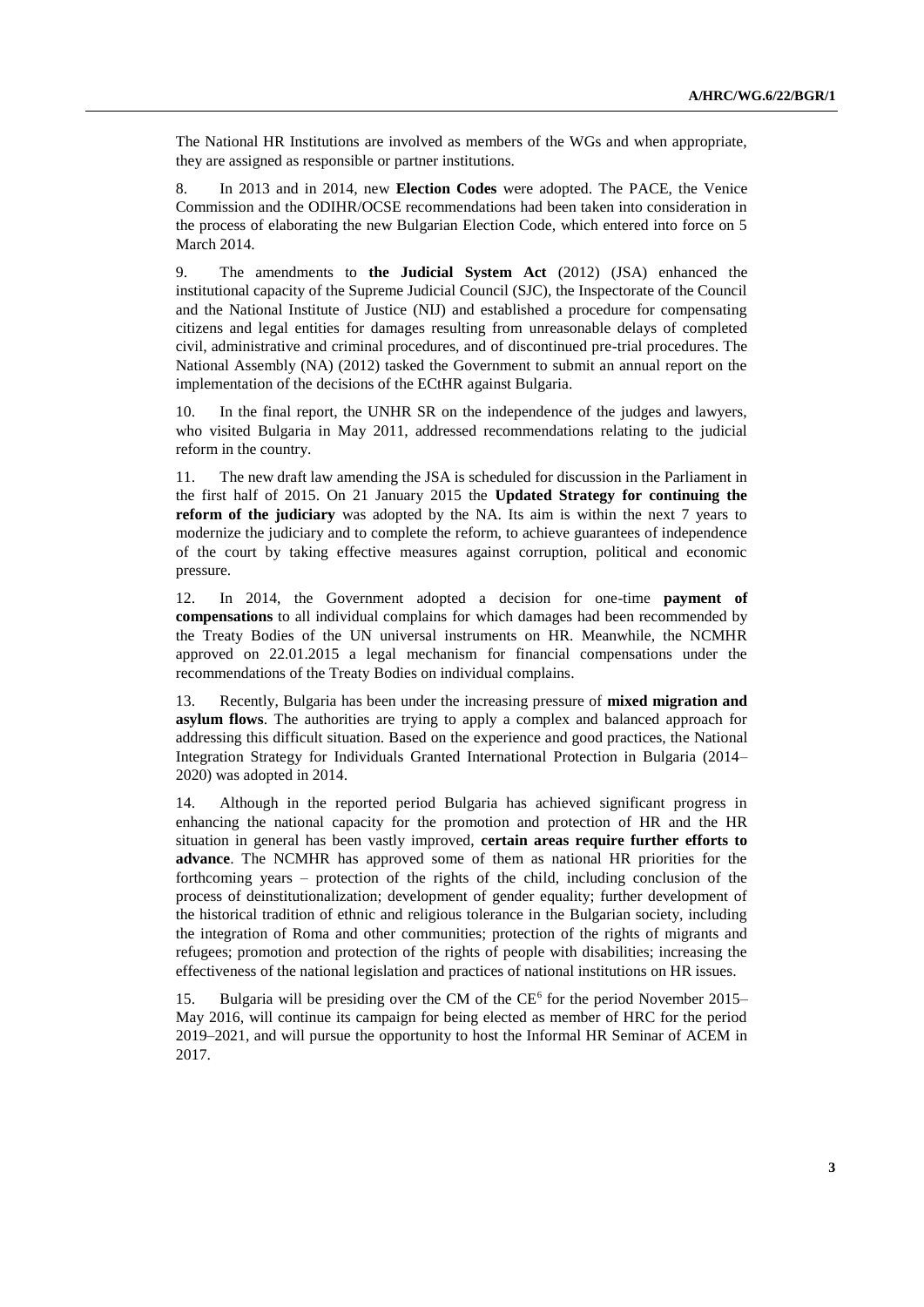# **III. Implementation of adopted recommendations of the first round of the UPR**

#### **A. Civil society consultations on the implementation process (recommendations 80.112, 80.110, 80.111)**

16. Information on the interactive dialogue with Bulgaria as part of the UPR procedure was published on the web-site of the MFA together with the list of the received recommendations and the response to them by the Government, and the recommendations received during the considerations of the national reports presented to the UN Human rights treaty bodies. The representatives of the NGOs have been invited to participate in the meetings of the WGs on the follow-up process of the recommendations and to present their views on its implementation.

#### **B. International human rights instruments (recommendations 80.1, 80.3, 80.4, 80.5, 80.6, 80.31)**

- 17. In the reported period, Bulgaria signed and/or ratified:
	- The OP to the Convention against Torture and Other Cruel, Inhuman or Degrading Treatment or Punishment. Following inter-institutional consultations and consultations with the NGO sector, the Ombudsman was appointed as National preventive mechanism.
	- The Convention on the Rights of Persons with Disabilities.
	- The Convention on the Reduction of Statelessness.
	- Protocol 15 to the European Convention for the Protection of the Human Rights and Fundamental Freedoms (ECHR) – soon to be ratified.

18. Bulgaria confirms its commitment to consider ratifying the OP to the  $ICESCR<sup>7</sup>$  and the ICPPED<sup>8</sup>. Inter-departmental discussions are being held.

- 19. The State presented:
	- Consolidated Third, Fourth and Fifth periodic report on the implementation of the UN Convention on the Rights of the Child and its OP;
	- The Initial report on the implementation of the Convention on the Rights of Persons with Disabilities;
	- Information about the measures taken by the State in implementing the recommendations referred to strengthening of institutional mechanisms and protection against domestic violence of the UN Committee on the elimination of discrimination against women (CEDAW), in connection with the examination of the IV-VII periodic report of the Republic of Bulgaria;
	- Information on the implementation of the recommendations of the Ombudsman of the Republic of Bulgaria, as a NPM under the OPCAT;
	- National assessment report and review of the implementation of the Beijing Declaration, the Platform for Action and the outcome of the  $23<sup>rd</sup>$  Special Session of the UN GA (2000) in the context of the upcoming 2015 global review of the "Beijing  $+20$ ";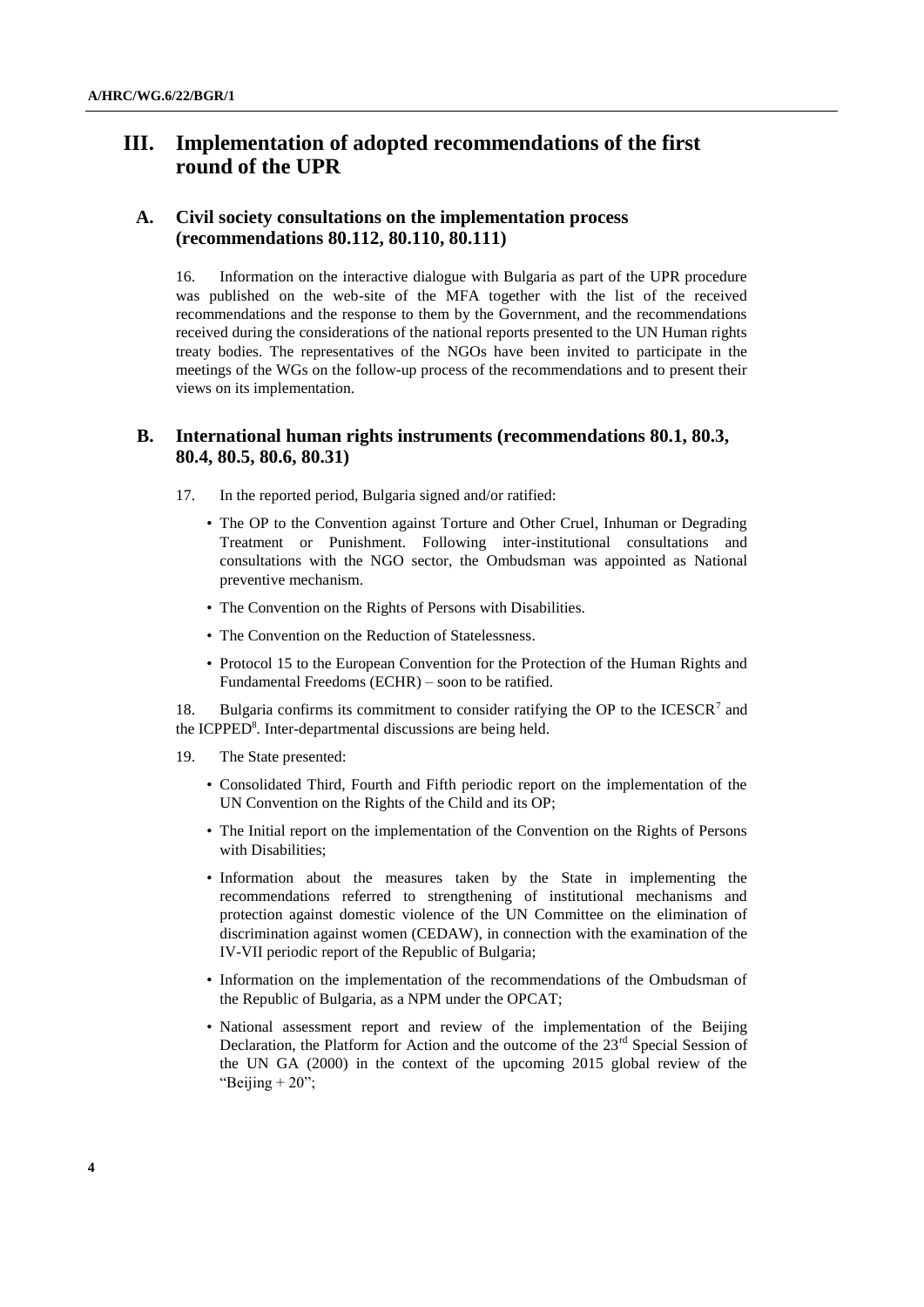- In November 2013, a joint visit of experts from the Advisory Committee on the Framework Convention of the CE for the protection of National Minorities (FCNM) and the European Commission against Racism and Intolerance (ECRI) was organized. In 2014 the  $5<sup>th</sup>$  monitoring cycle carried out by ECRI was finalized. Most of the activities relating to the  $3<sup>rd</sup>$  monitoring cycle on FCNM were implemented and a final resolution of the CM of the CE remains to be adopted.
- Answers to the General and Thematic questionnaires within the First monitoring period of the Convention of the CE for the protection of children against sexual exploitation and sexual abuse.

20. Bulgaria successfully chaired the work of the Third Committee during the 68 Session of UNGA.

21. Bulgaria would like to recall that it has extended a standing invitation to all Special procedures which could avail themselves of this invitation.

#### **C. National human rights institutions (recommendations 80.16, 80.11, 80.12, 80.13, 80.14, 80.17)**

22. The **CPD** (see First UPR report, paras. 52–57) has established a network of Regional Representative Offices (RROs) – at present 15, and works closely with NGOs partners. Over the past three years there has been an increase in the number of proceedings brought before the CPD.

23. The capacity of **the Ombudsman** has been strengthened. His extended powers include: presenting opinions to the CM and the NA on draft laws concerning HR protection and on the ratification of IHRTs; referrals to the Constitutional Court and protection of the rights of the child; broad powers in relation to the places for persons deprived of their liberty or places where persons are detained.

### **D. Reform of the judicial system. Fight against corruption, organized crimes and conflict of interests (recommendations 80.62, 80.63, 80.65, 80.66, 80.64, 80.67, 80.113, 80.108)**

24. The **reform of the Bulgarian judicial system** has continued. The amendments to the JSA address the issues of publicity and transparency in the election of members of the SJC and the establishment of a procedure for assessment of complaints by the SJC Inspectorate against violation of the right to have the case assessed and decided in a reasonable time. Furthermore, they provide for the establishment of a legal tool within the Inspectorate for compensation of the damages resulting from the delay of the process (compensatory tool). The right to lodge complaints is available to all categories of persons which could potentially be affected by delays of the procedure.

25. The Responsibility of the State and the Municipalities for Damages Act was amended ensuring that the affected persons would receive compensations for the damages caused through violation of a right conferred by the ECHR, committed by the State or its authorities or officials. Until now the Inspectorate at the SJC has sent to the Ministry of Justice (MJ) 1,002 applications.

26. Amendments to the Methodology for attestation of judges, prosecutors and investigators have been adopted. An additional restriction on the participation of magistrates as members of this committee was introduced.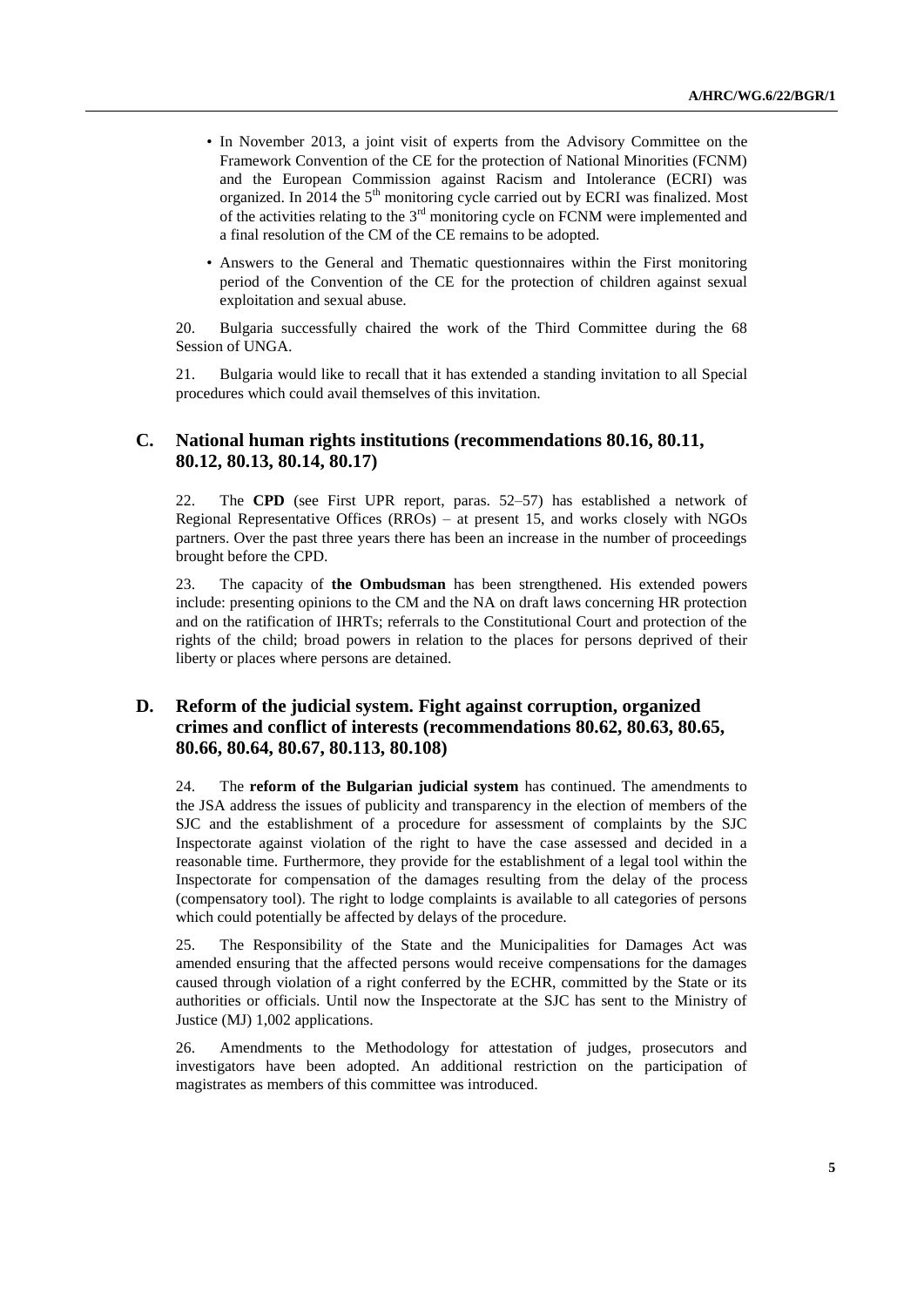27. The Legal Assistance Act (LAA) has been amended to widen the scope of socially disadvantaged groups having effective access to justice. The **National Legal Aid Bureau (NLAB)** opened in 2013 a "Legal Aid Hotline" and Regional Legal Aid Centres for legal advice free of charge. The new activities of the Bureau have been performed with the financial support of the Norwegian Financial Mechanism (NFM) in partnership with the Open Society Institute and the CE. Changes in the Regulation of the structure and operation of NLAB have been adopted, introducing new activities and models for legal advice and consultation of socially disadvantaged people. A Strategy for LADI<sup>9</sup> for the period 2014– 2019 has been adopted, with a focus on control over legal aid provision, improvement of legal aid to children who are victims of crime and traffic, refugees and other citizens from vulnerable social groups.

28. The **anti-corruption efforts** within the public administration are co-ordinated by the Commission for the Prevention and Countering of Corruption (CPCC) within the CM. The organisation of the Commission's work is carried out by the Directorate "General Inspectorate" (GI) responsible to the Prime Minister. All 28 regions in Bulgaria have anticorruption Councils, which have been strengthened in recent years to include representatives from local government, territorial structures, the judiciary, various ministries, civil society and the business community. By 2013, 20 Inspectorates in the system of the central executive power operated.

29. The BORKOR is the newest project implemented by the Centre for prevention and countering of corruption and organised crime. At the National Insurance Institute, the National Health Insurance Fund, the State Fund "Agriculture" and other independent committees Inspectorates were created to control the activities.

30. An Integrated Strategy for Prevention and Countering of Corruption adopted by the Government has been applied. Each year, the CPCC approves APs containing specific measures carried out by the central administration and prepares annual reports on their implementation. A Methodology for corruption risk assessment has been approved and applied by the Inspectorates to the ministers and heads of State agencies. In 2014, the Methodology was supplemented with corruption risk indicators applicable to the whole administration.

31. By order of the Prosecutor General a package of measures has been approved, aimed to counter organised crime and corruption. A total of 699 prosecutorial statements have been filed at court and 424 persons have been sentenced.

32. The Corruption Monitoring System, developed by the NGO Centre for the Study of Democracy, was recognized by the UN as the best national system for corruption monitoring.

33. **The fight against organised crime** has been advanced by a number of procedural and institutional reforms. In 2011–2012, specialised prosecutor offices and courts to deal with organised crime were established. A new Act on Forfeiture on the Exchequer of Unlawfully Acquired Assets has been adopted. The Act provides for confiscation of illegal assets through a procedure in civil courts which can be launched upon the initiation of judicial investigations for a number of serious crimes and upon certain administrative infringements. A Commission for Forfeiture of Unlawfully Acquired Assets, a specialised body which identifies unlawfully acquired assets with the assistance of local units and local authorities, has been established**.** Changes to the Penal Code (PC) have been undertaken to allow a more effective penal response to serious and organised crime.

34. The resources for police investigations have been increased. The number of the police officers engaged in the investigation has increased from 2000 in 2010 to 8,000 at present. The State Agency for National Security cooperates actively with Europol, DEA-USA, Interpol, Eurojust, Frontex and SELEC. The European mechanism for international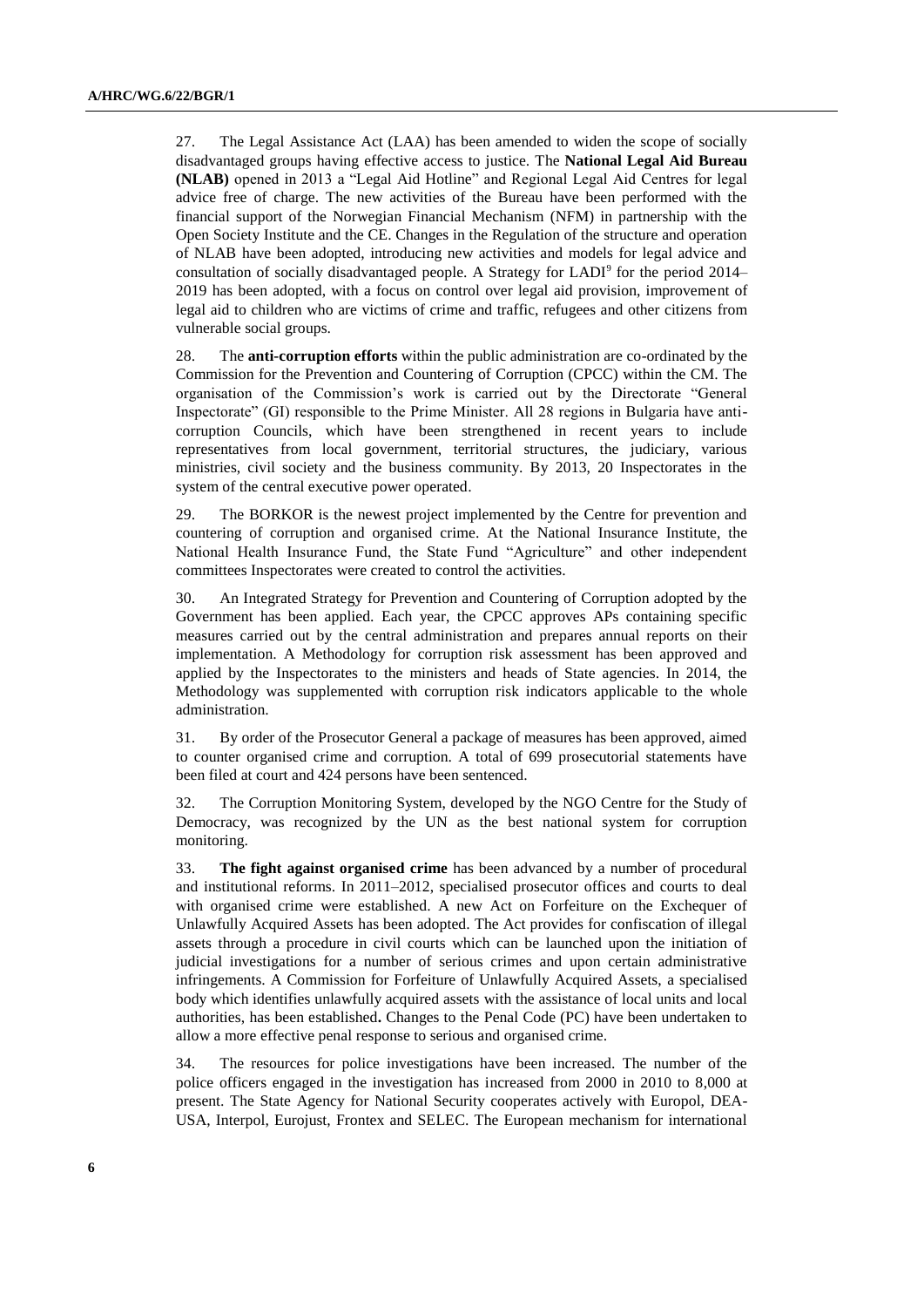cooperation is being successfully applied. Trainings for the magistrates (some of them organized in partnership with Interpol, Eurojust, Spain, Germany, Italy, France, and the USA) have been provided with special focus on organized groups acting in the fields of narcotics dissemination, money laundering, physical injuries, human trafficking and high technology crimes.

35. An Act on the prevention and ascertainment of **conflicts of interest** has been adopted and an independent body - a Commission for Prevention and Ascertainment of Conflict of Interest (CPACI), has been set up. Some of the signals to the Inspectorates at the administrative units, which made 848 inspections, have been forwarded to the CPACI. 154 files have been sent to the proceedings authorities and the labour contracts of 24 employees were terminated.

36. In 2011, the Government adopted a Concept for State policy in the field of **juvenile justice**, which envisages specialization of the judicial system without creating specialized courts. An AP has been developed for the period 2013–2020, which is consistent with the main strategic documents – the Vision for Deinstitutionalization of Children and the Strategy for Crime Prevention (2012–2020).

37. Since 2012, the specialized Department "Combating crimes committed by minors and offenses against minors" has been operating within the Supreme Prosecutor's Office of Cassation. The Department is supported by a National network of prosecutors for countering crimes committed by minors. An agreement with the Swiss Government under the programme "Strengthening the legal and institutional capacity of the judiciary with regard to juvenile justice" has been signed.

38. Amendments in the LAA to provide for free of charge legal aid to children at risk have been made. The MJ introduced amendments in the PC for a special chapter, defining legal norms on the criminal liability of minors. Based on two analysis of the system of juvenile justice, prepared by NGOs, and the International Institute on Children Rights, Switzerland, the MJ has presented a report and has set up a WG to elaborate special laws in the field of child justice on preventing and countering the behaviour of children in conflict.

39. Bulgaria fully implements all provisions of the ICCPR and the ECHR, and strictly **implements the decisions of the ECtHR** vis-à-vis Bulgaria. Referring to the ECHR, it should be recalled that there is no provision related to "minority rights".

#### **E. Education in human rights (recommendations 80.92, 80.28, 80.44, 80.62)**

40. Formal civic education is based on the core international instruments on HR*.* According to the State Education Requirements for **civic education** the HR are regarded as a basis for the overall personal development of youth. Non-formal education contributes to enriching students' practical experience in the field of the functioning of HR principles, for example the National Programme "The School – Students' Territory". Issues pertaining to prevention of discrimination are included in senior high school curricula as part of general educational subjects.

41. Appropriate education and training in HR has been continuously provided by the **Academy of the Ministry of Interior (MoI) and the NIJ**. A total of 800 employees of MoI have undergone training under the discipline of "HR Protection" to get acquainted with the decisions of the ECtHR.

42. The NIJ held training sessions on ECHR in cooperation with the CE and with the participation of judges from the ECtHR, prosecutors and investigators. The implementation of the Project "Increasing the capacity of the judiciary and training on the ECHR" has been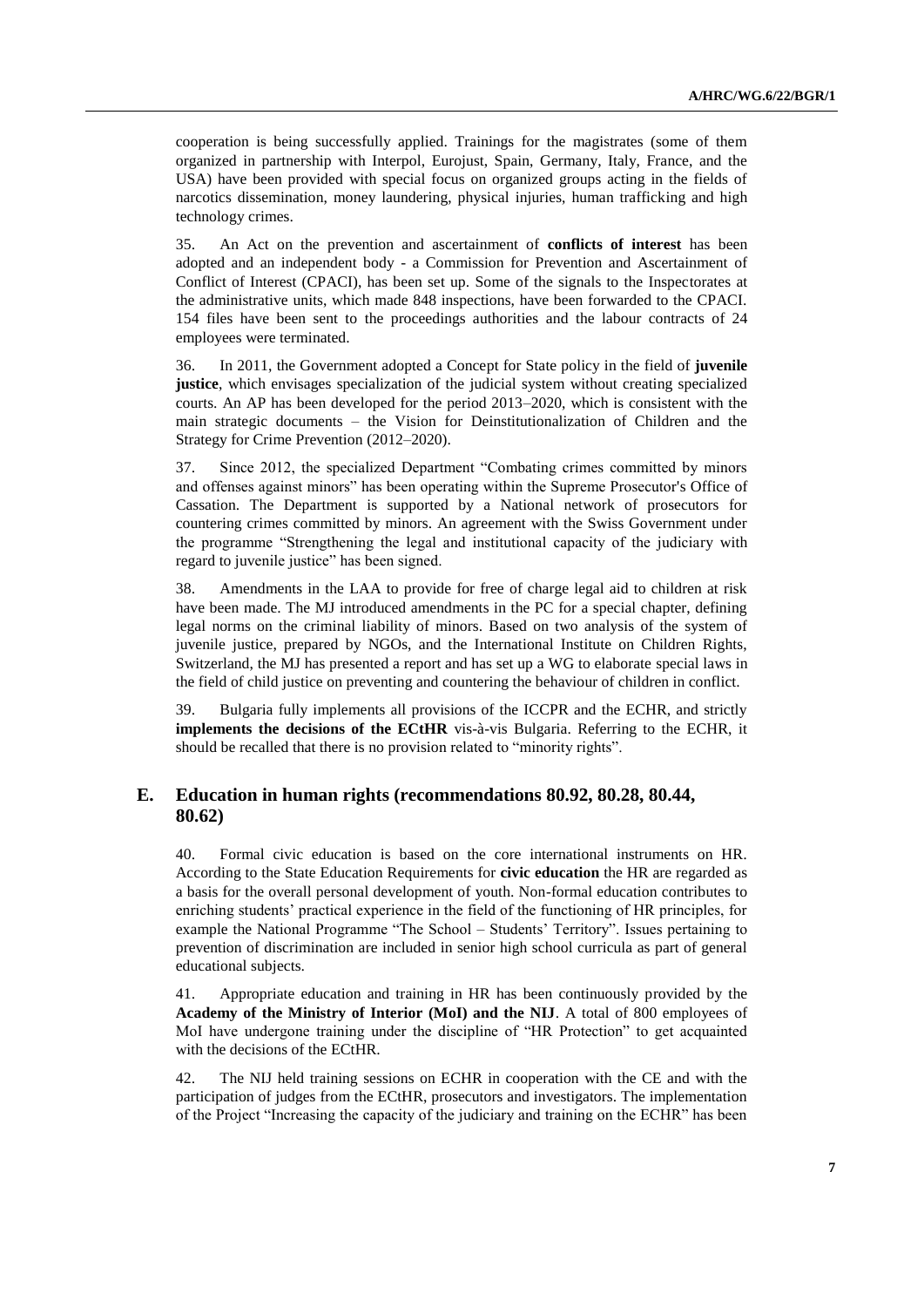launched. The NIJ includes a training module in non-discrimination under the ECHR, the relevant Bulgarian legislation and case law. In 2013–2014, NIJ organized 27 events dedicated to issues related to HR. 900 judges, prosecutors, inspectors, investigators, court officials, experts and officials from the MJ and MoI, and NGOs representatives took part in them. Through exchange with the Netherlands a multiannual training programme "Police, ethics and HR" with a total of 279 trainings was conducted for 4,803 police officers. A toolkit has been developed which is used in the current on-the-job training.

43. The topic of hate crimes prevention has been integrated in the curriculum of the MoI Academy. A new discipline "Protection from Discrimination" has been introduced. MoI conducts regular short on-the-job trainings for police officers directed towards the work of the police in multi-ethnic environment. A total of 109,573 officers have been trained.

44. A MoU<sup>10</sup> signed between MoI and the ODIHR of OSCE envisages the organization of training in the field of combating hate crimes. The CPD organized training workshops for specialists from the Juvenile Offenders Directorates. In 2014, the project "Training of the law-enforcement for the legal use of force, respect for HR and further development of the skills for work in a multi-ethnic environment", financed by the NFM was started. Under the EU Programme "Prevention of and Fight against Crime", the MoI developed a specific project on "Police training in the European standards of HR protection". A project "European Police and Respect for HRs" was executed in partnership with Belgium, Germany and Poland, and the CPD and NGOs.

#### **F. Non-discrimination (recommendations 80.8, 80.44, 80.43, 80.100, 80.103, 80.40)**

45. The authorities have continued its consistent policies aimed at preventing and eliminating any form of discrimination, including against the LGBT persons. All Bulgarian citizens are given the opportunity to freely state their sexual orientation and gender identity.

46. Under the project "Combating discrimination for a fair society", financed by the EU, the CPD implemented five national training seminars. Projects for the creation of locally based Prevention Centres in Sofia, Burgas and Targovishte were developed in collaboration with the MoI of Germany.

47. In 2011, the Ombudsman extended a recommendation to the Legislative and Executive branches to criminalize offences incited by homophobia. In 2012, the Ombudsman reviewed a complaint alleging ethnic (Roma minority) discrimination.

48. In 2012 and 2013, the NCCEII held working meetings with the participation of Members of Parliament, the CPD and the MFA for improving the work and coordination among authorities dealing with HR, anti-discrimination, order of law and integration. On 8 April 2014, the international day of Roma people, the NCCEII held a round table with the broad participation of MPs, the CPD, Roma NGOs, representatives of diplomatic missions.

#### **G. Equal opportunities for women and men (recommendations 80.7, 80.109, 80.32, 80.33, 80.34, 80.36, 80.37, 80.38)**

49. The constitutional principle of equality before the law is further developed*.* In accordance with the Directive 2010/41/EU concerning persons in a self-employed capacity amendments have been introduced to the Social Insurance Code. In 2014, a draft Gender Equality Act was developed. Amendments in the regulation of the national Council on Gender Equality were adopted, strengthening its competences. Implementing the NSPGE<sup>11</sup> (2009–2015), the APs for 2014 and 2015 focus on measures for promoting gender equality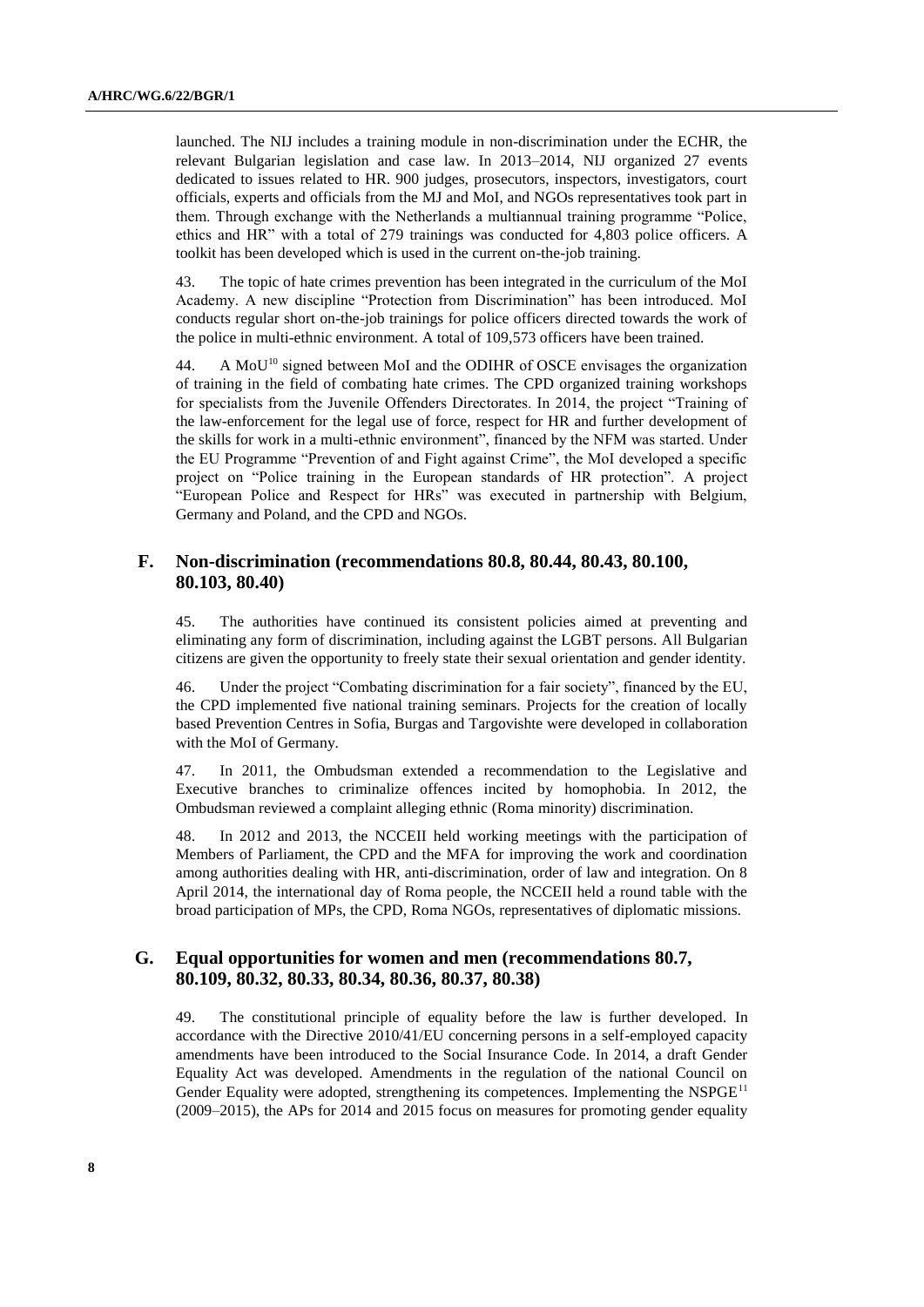in decision-making. The MLSP and the CPD take joint actions to create conditions for reducing and eliminating the differences in remuneration.

50. The Ministry of Education and Science (MES) has introduced special blocks on the gender equality and the social dimensions of both genders in the school programmes. The MSLP carries out various raising awareness programmes on issues related to gender equality, including on **combating negative stereotypes** about women and their social roles.

51. The Council for Electronic Media (CEM) works in close cooperation with the CPD and carries out regular supervision of the programs and considers possible sexist advertisements. A focused monitoring of the activities of media service providers has been held.

52. The Project "Female Leaders in Security and Defence" brings into focus the need to link the implementation of the UNSCR 1325 and gender mainstreaming. A draft of a  $NP<sup>12</sup>$ for implementation of the resolution is under preparation.

53. At present 50% of the Bulgarian Members in the EP are women and two Bulgarian women serve consecutively as EU commissioners. The Mayor of the capital city is a woman as well. The NA is lead by a Chairwoman.

54. Positive developments have occurred in the business sector. Women currently working in 51 state-managed trade companies, account for 43% of the members of their governing bodies. Unemployed women are offered the opportunity to start their own business by receiving a grant under a scheme of European funding.

#### **H. Rights of the child (recommendations 80.78, 80.20, 80.71, 80.77, 80.15, 80.58, 80.27, 80.75, 80.72, 80.73, 80.19, 80.98, 80.79, 80.80)**

55. Under the National Strategy for Deinstitutionalization (see First UPR report, paras. 102–112) an AP has been elaborated in collaboration with the European Commission (EC) and NGOs. The main purpose of the document is by 2025 all specialized institutions to be closed and to be replaced with new types of social services (SS). In 2012, the Government organized a Ministerial high level conference "Ending the Placement of Children Under Three in Institutions: Support Nurturing Families for All Young Children" with the support of UNICEF and under the patronage of President Mr. Rosen Plevneliev.

56. The data proves a stable downward trend in the number of children in specialized institutions (SI). In 2014, the total number of children placed in families of relatives was 6,711, 2,231 children were placed in foster families and the total number of approved foster families was 2,249. A progress was made for development of SS for children in the community. The network of Social Support Centres developed further.

57. The active work on deinstitutionalisation of children with disabilities continued. By the end of 2015, 10 institutions are to be closed and by 2025 – the remaining institutions for mentally disabled children, together with 1 institution for physically disabled children. 36 SI were closed and 103 new SS for children were opened. As of 2014, 391 SS in the community for children have operated in the form of public delegated services, with a total capacity of 9,937 places. The input of NGOs is essential.

58. In relation to the 238 reported death cases of children in SI, 22 inspections have been conducted. In 2010, amendments were adopted to the Health Act, which introduced the requirement for anatomical pathologist autopsy in cases of a death of a child placed outside the family under the Child Protection Act (CPA). Consequently, amendments to the Ordinance on criteria and standards for SS for children have been introduced and a new standard for resident services (RS) and services in SI has been adopted.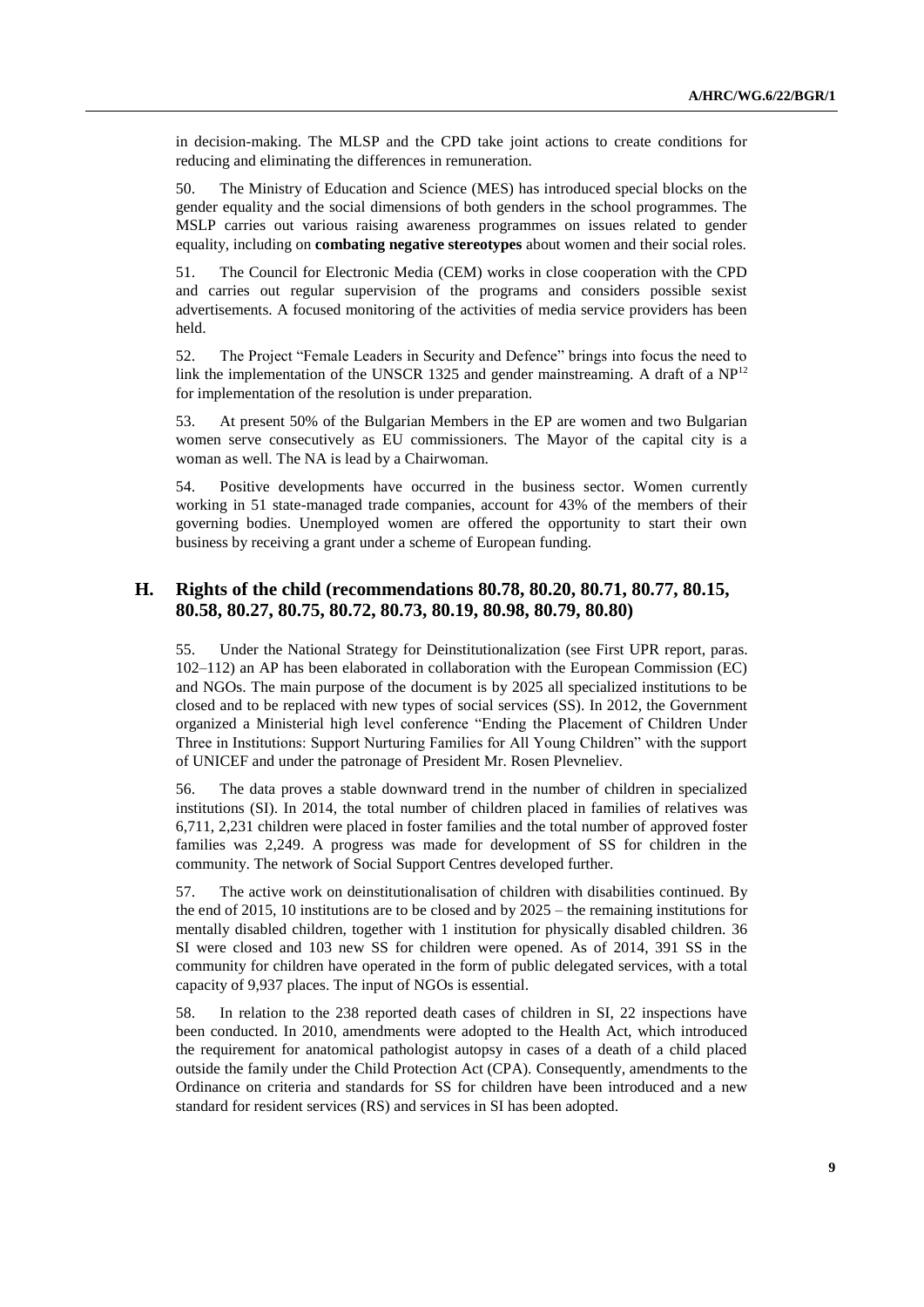59. In 2013–2014, 64 trainings of 1,511 employees were organized, 362 positions for social workers were occupied. Within the project "Development of the system for planning and provision of social services at regional level", 28 trainings were delivered with the participation of 532 persons.

60. Amendments in the Regulation for the Implementation of the Social Assistance Act (SAA), effective as of 01.01.2015, provide for application of a differentiated approach in defining the standards for financing SS to **children with disabilities** through municipal budgets. 99 centres are functioning on the territory of the country with a total capacity of 3,740 places.

61. The State provides annually free textbooks and Braille textbooks for students with special educational needs. The number of children and students with special educational needs receiving integrated education in kindergartens, general education and vocational schools has increased 18 times. The number of students undergoing integrated education is 1,660, supported by 1,364 specialists. Special pedagogues have started working on 11 new framework curricula for drafting individual study programmes.

62. In 84 pilot comprehensive schools, teams of specialists have been formed, 84 resource cabinets have been furnished and equipped. Under the National Programme "Creation of Accessible Architectural Environment" 39 schools have been reconstructed. A model of comprising training of 1,654 students with special educational needs has been built. In 2014, 10 pilot general education schools and 1 kindergarten were approved.

63. After the accession to the Hague Convention on Protection of Children and Cooperation in Respect of Intercountry **Adoption**, an amendment in the Family Code (FC) introduced the compulsory registration of the child to be adopted and the prospective adoptive parents as an additional condition for permission of full adoption. The selection of the suitable adoptive parent for a registered child is made by the Adoption Council (AC) with the respective Regional Social Assistance Directorate and by the Intercountry AC. The prior accommodation with a family for the purposes of future adoption provided for in the Hague Convention is not envisaged in the Bulgarian legislation, respectively Bulgaria issued a declaration of non-acceptance.

64. Many amendments to the legal framework have been made in the area of international adoptions on the terms and procedure for keeping international adoption registers and granting consent by the MJ and for granting and withdrawal of permits for international adoption mediation and for pursuit and termination of the activity of accredited organisations. The amendments focus on the personal contact of the adoptive parent with the child. The abrogation of the secrecy of adoption is under consideration.

#### **I. Social and economic rights (recommendations 80.89, 80.90, 80.74, 80.25, 80.76, 80.88, 80.91, 80.30, 80.87)**

65. The NRPRB  $(2011-2015)^{13}$  contains the general goal of reducing the number of people living in poverty. In 2012 and 2013, two key **strategic documents** were adopted: the National Development Programme Bulgaria 2020 and the National Strategy for Reducing Poverty and Promoting Social Inclusion 2020. One of the main goals until 2020 is the number of people living in poverty to be reduced by 260,000, and the number of children aged  $0-18 - by 78,000$ . NAPE<sup>14</sup> provides for programmes and specific measures to enhance employment and upgrade qualification among the vulnerable groups. In 2012, the Government has adopted a National Concept for support of active life for aged people developed in 2014 with a National Strategy for Long-term Care. The Strategy is the key underlying document aimed to reform the care for older people and people with disabilities.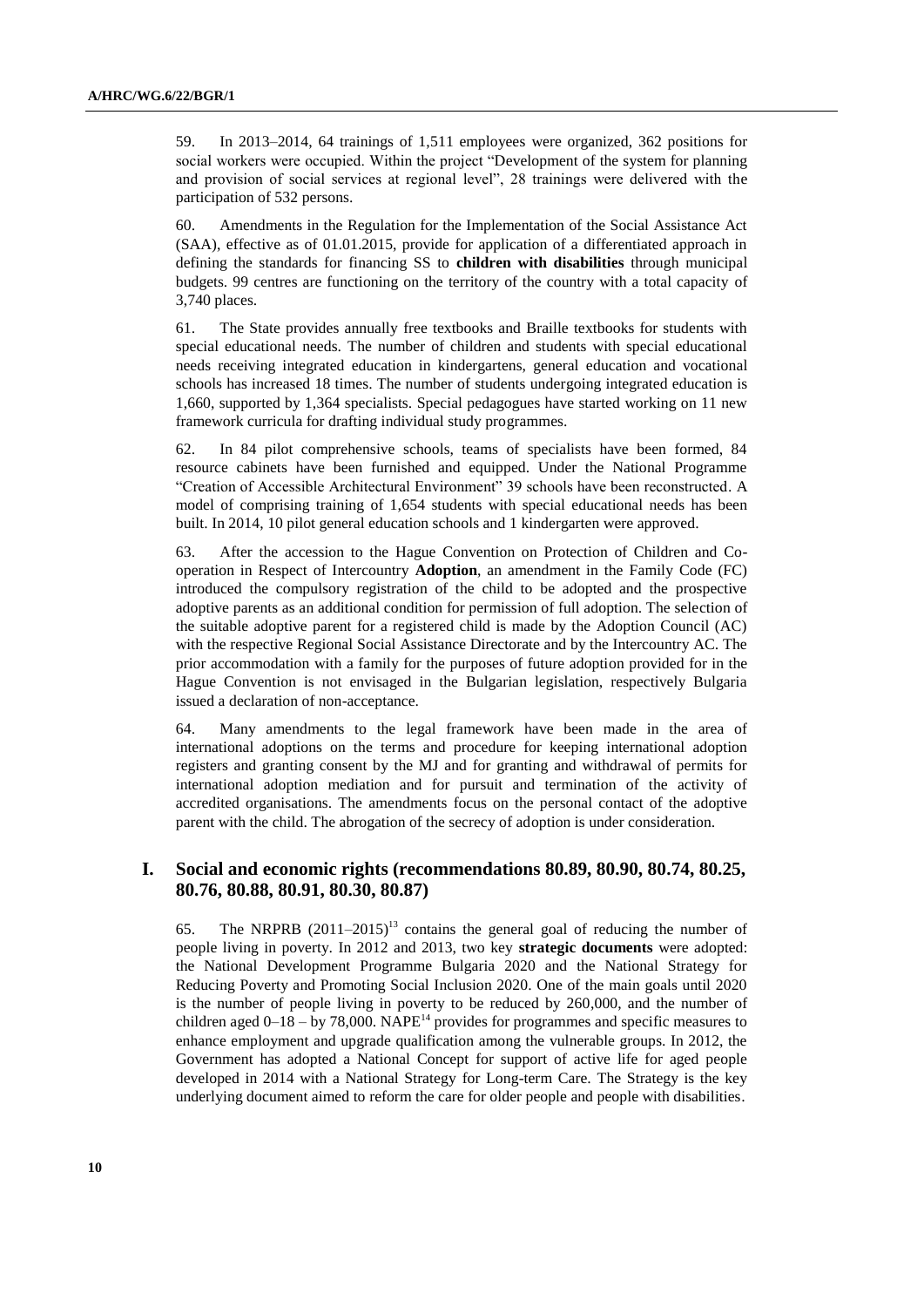66. The **employment policy** targets: unemployed youth up to 29 years, unemployed over 50 years, long-term unemployed, unemployed with disabilities, unemployed Roma, inactive persons etc. In 2011, the programs and the measures under the NAPE covered 50,105 persons, 57% of which remained permanently employed. In 2012, new youth employment promotion initiatives were launched, such as the National Initiative "Jobs for Young People in Bulgaria" and "Creating institutional capacity of the labour market, social inclusion and healthcare". In 2013, 196 regional programmes are implemented, compared to 168 in 2012 and 154 in 2011.

67. In 2011, a Long-term strategy for **employment of persons with disabilities** 2011– 2020 was elaborated. Biannual APs were drawn up and fulfilled for the period 2012–2013. Under the National Programme "Assistants to People with Disabilities", funding of 11,125 personal assistants was secured. Average monthly benefits for people with disabilities were provided to 509,170 persons, including 20,147 children.

68. The Agency for People with Disabilities has continued financing programmes for employment of people with disabilities. 32 projects for permanently disabled and damaged people to start up their own economic activity and another 12 projects for providing access, adaptation and equipment of work places for people with disabilities in specialised and ordinary working environment were financed. The target projects of specialised enterprises and cooperatives with granted financing numbered 33.

69. In 2012, various forms of family **assistance** offered support to more than 884,000 children. The funds for energy allowances from the State budget were provided. In 2012, the scope of persons entitled to social assistance was extended by the inclusion of foreigners possessing a long-term residence permit. In 2013, 251,876 persons received targeted aid for heating. Under the Family Children Benefits Act (FCBA) children were supported on different types of family child benefits. In 2014, differentiated amounts of monthly benefits for children until completion of high school were introduced. All students placed in SI and in SS of residential type receive monthly per diem expenses the amount of which has been increased. Since 2014, the amount of the monthly pay to professional foster families has risen.

70. A sustained trend of increasing the number of community-based **social services** (CBSS) has been registered. In 2013, the number of CBSS increased and reached 738, and the number of SI was 247 with capacity for 15,283 persons. In 2012, the capacity of 16 SI for elderly and for people with disabilities was reduced and 18 new community-based residential-type social services were launched. 591 SS operated in the country's territory as a publicly delegated activity with a total capacity of 19,961 places. The number of children using SS in the community, including of residential type, rose to 10,344.

71. In 2012, the scheme "Home Assistance" was implemented under OPHRD<sup>15</sup> for the purpose of enlarging the scope of the existing social home patronage. Until 31.12.2013, 4,511 unemployed persons in the country were employed in the activity "Personal Assistant".

72. In 2011, a project for **early social inclusion of children** started in 60 municipalities. In 2012, funding agreements were signed with another 10 municipalities. In the school year 2013/2014, 87,3% of the children who were 5 years old and 97,6% of those who are 6 years old were covered by the pre-school training and around 72% of all students at grades І and ІІ were included in the full-day training scheme. In 2012, a Strategy on preventing early drop outs from school (2012–2020) was elaborated, which together with the provisions of the Youth and Pre-school Education Act created the framework of competitive education towards employment and social inclusion. Within the Social Inclusion Project, agreements were signed through which 66 municipalities started providing new types of services for children and families. In 29 municipalities 1,868 new places in crèches and kindergartens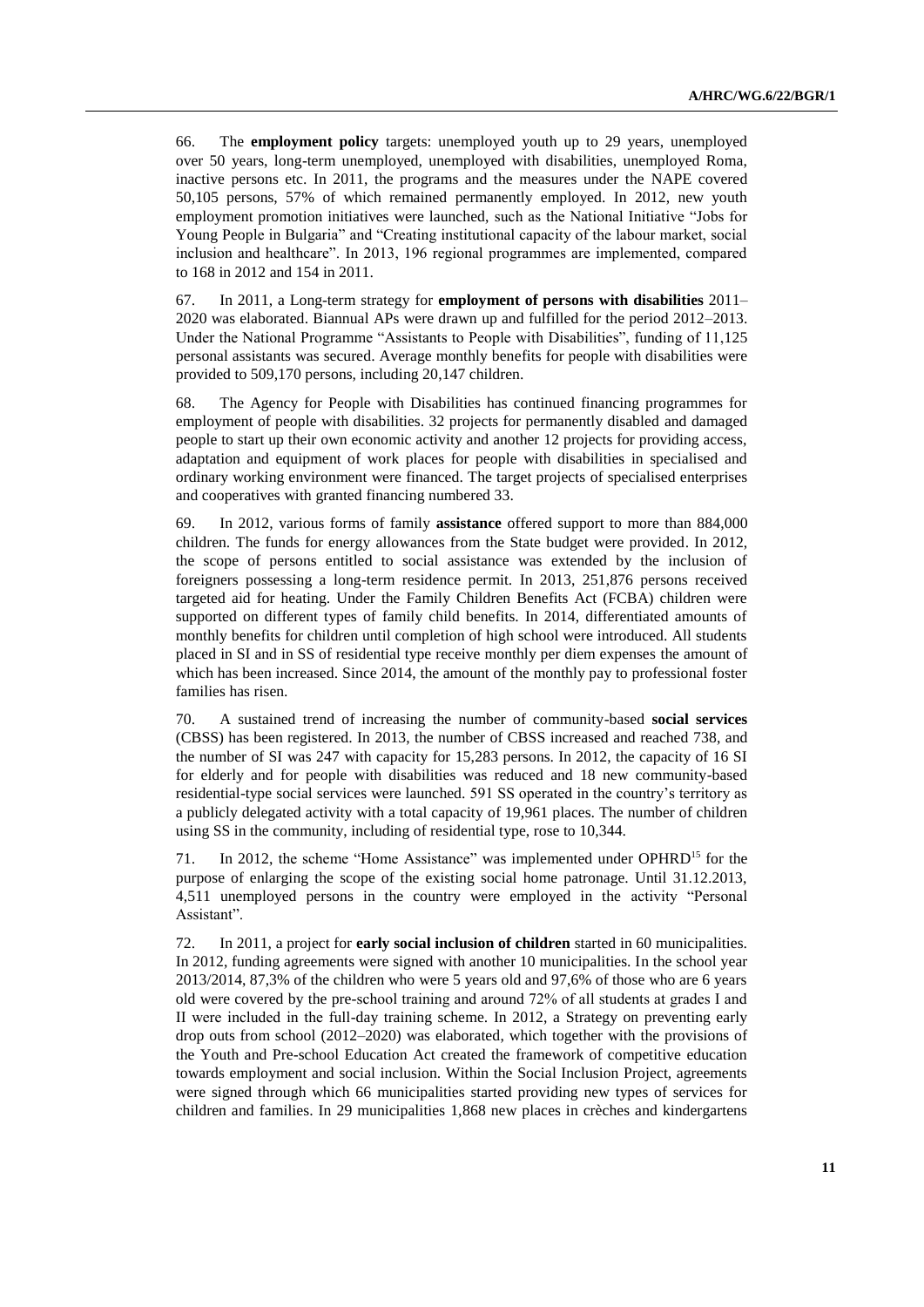were opened. In 2014, 19 municipalities put into operation 1,257 new places in total in crèches and kindergartens.

73. Specific measures were implemented to create conditions for increased employment of unemployed **Roma** and to promote entrepreneurship. Under the project "Activating the non-active persons" mediators of Roma origin persuade non-active persons to get registered in the labour bureaus. In 2012, jobs were provided to 11,478 unemployed persons of Roma origin.

74. The position of the health mediators (HM) is institutionalized and included in the National Register of Professions. Currently there are 130 HM in 80 municipalities. In 2013, the Secretariat of NCCEII initiated bilateral meetings (in Germany and France) in relation to the poverty-driven migration.

75. The Ministry of Health (MH) and its 28 regional structures in cooperation with more than 50 NGOs, has been implementing a NPPC<sup>16</sup> of **HIV and STIs** (2008–2015 г.) and a Program "Prevention and Control of HIV/AIDS", financed by the Global Fund to Fight AIDS, Tuberculosis and Malaria (GF). With the MH funding, modern diagnostic kits have been supplied for HIV, virus hepatitis B and C, syphilis and other sexually transmitted infections testing. Youth-tailored services are provided, free of charge and anonymous, for HIV and STI testing and consultation. A network of 19 easily accessible Voluntary Counselling and Testing Centres available in 15 cities is established for providing medical consultations for HIV and STI. The scope of provision of such services has been expended with additional 17 mobile medical consulting rooms. A network of 18 youth NGO's with more than 1,000 trainers has been built on the principle of "peer-to-peer training" for the provision of free services.

#### **J. Rights of persons belonging to minorities groups (recommendations 80.18, 80.102, 80.22, 80.26, 80.29, 80.104, 80.101, 80.105, 80.70, 80.93, 80.94, 80.95, 80.96, 80.97, 80.106, 80.82)**

76. An IWG<sup>17</sup> for resource support of the Roma integration with EU funds is functioning to the NCCEII, comprising representatives of the managing authorities of the operational programmes, institutions and NGOs.

77. In 2011, the National Roma Integration Strategy **(2012–2020)** (**NRISRB)<sup>18</sup>** has been developed. The Strategy corresponds to and incorporates the objectives and principles of the main policy documents<sup>19</sup> on integration. It covers six priority areas of the integration policy: education, health, housing, employment, rule of law and non-discrimination, culture and media. The Strategy's AP is structured to be implemented in two phases: 2012–2014 and 2014–2020. The NRISRB and the AP were adopted by the Government and approved by the NA. In 2012, regional and local strategies for the integration of Roma and APs to them were also elaborated. Currently, there are 28 regional strategies and 220 municipal APs in place, developed on the basis of analysis of the needs and specifics of local communities.

78. An agreement for Social Inclusion of Roma and other vulnerable groups has been signed under the Bulgarian-Swiss co-operation programme. Six Bulgarian municiplaities have been included in a joint programme of the EC and of the CE ROMED2/ROMACT, which is aimed at strengthening the capacity of local institutions and the Roma community. In implementation of the Strategy, pilot AP's ranging until 2020 have been developed.

79. The Bulgarian authorities have supported, through a state subsidy under the National Community Centres Act, the capacity of 3,575 community centres to preserve cultural identity. About 1,000 of them have attracted representatives of minority groups within their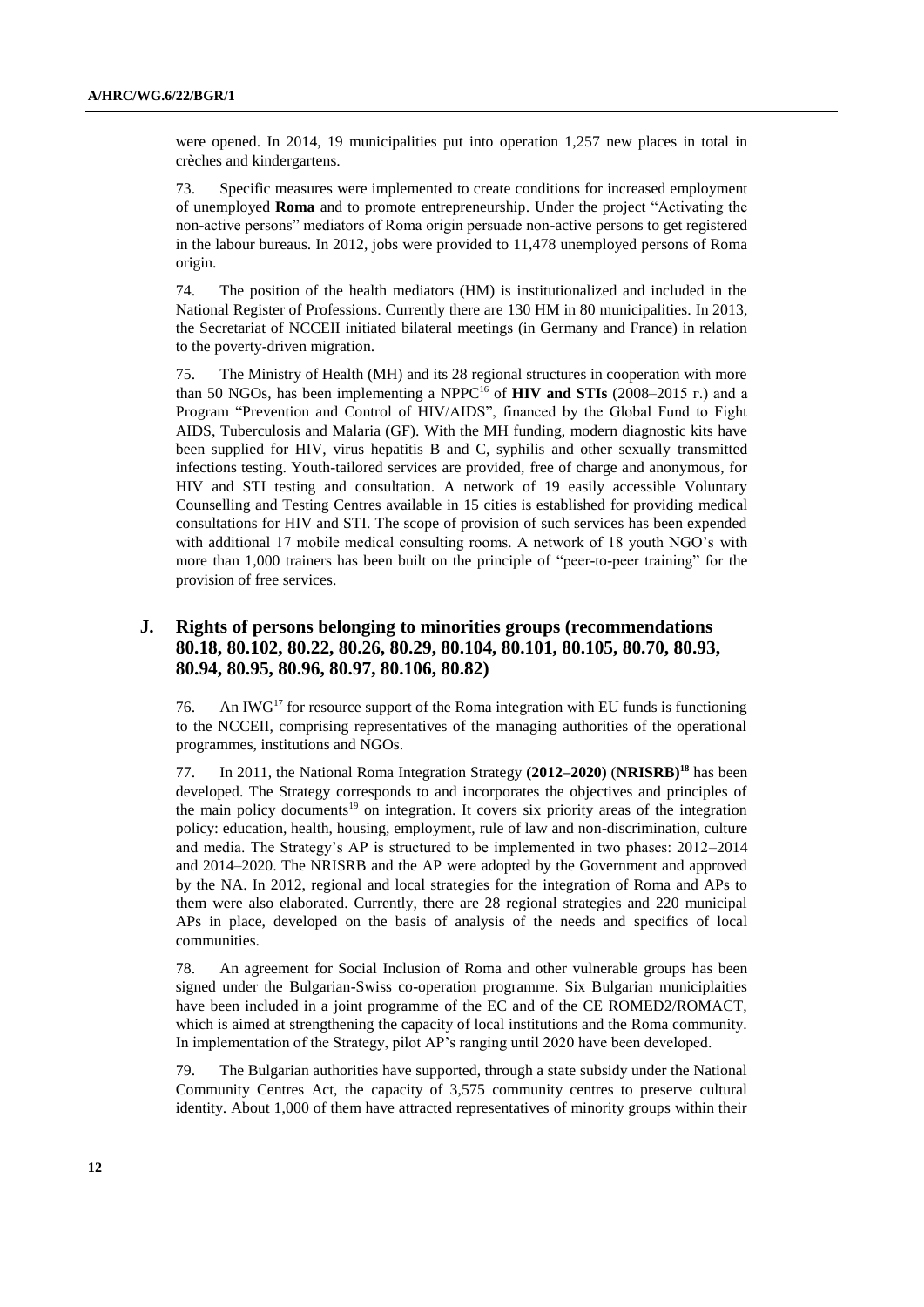structure or events. The State has additionally financed activities of theatres for different ethnic groups. The museums and public libraries also work actively for preserving the cultural identity.

80. The key document about the **health** status of disadvantaged groups is the HSDPBEM as part of the National Health Strategy. Health and social centres have been established with the support of the GF. They have been managed by local Roma organizations working with the Roma communities and have been developed in the Roma residential areas in eight cities. Health and social services have been offered by specially trained Roma HM and mobile medical cabinets. In 2014, the number of HM increased to 150 in 79 target municipalities in 25 regions. Funds were allocated for extending the network of HM in 2015 and their number is set to rise to 170 persons. Preventive medical checks have been carried out on the spot in Roma settlements by 23 mobile medical units. Children aged 0–18 were immunised, in accordance with the National Immunisation Calendar.

81. The authorities have undertaken efforts to prevent the formation of school classes on ethnic grounds and not to allow enrolment in schools only for Roma pupils. NGOs participate in the implementation of the objectives within the **"Education"** priority of the NRISRB. The EICPEM<sup>20</sup> Centre develops, finances<sup>21</sup> and supports 118 projects, focusing on equal access to quality education for children from minority groups. More than 4,000 Roma children have been successfully integrated into mainstream schools. Over 4,500 teachers have passed short training courses and acquired the skills to work in a culturally diverse educational environment. In 2012/2013 school year, 240 schools offered the opportunity to study Roma folklore to over 5,400 pupils, 300 pedagogical specialists have been trained to work in multicultural environment and 1,000 children from minority groups have been integrated into the educational system. In 2013/2014 school year, 101 groups with a total number of 1,542 students were formed on the subject "Ethnic folklore-Roma folklore".

82. Among the national objectives under the "Europe 2020" Strategy is that the relative share of early leavers of the educational system should drop to 11% and the relative share of persons in the age group 30–34 with higher level of education should rise to 36% by 2020. The number of **drop-outs from school** decreased from 6,680 in the 2009/2010 school year to 5,615 in 2010/2011. A Strategy for RSSDEL<sup>22</sup> (2013–2020) and an AP for 2015 were adopted. Monthly child benefits payment until completion of secondary education has been provided. For the last year the school coverage of 5-year-olds has been increased to 20% (66% of municipalities were covered by the measure). For the 6-year olds the coverage is already over 97%. The number of Roma children covered by the mandatory two-year school-preparation training has also increased. The percentage of children enrolled in kindergartens in the school year 2011/2012 was 81.5%.

83. In 2009–2012, the activities within the NPIHCRRB were focused on the compilation of cadastre maps and registers as a basis for urban development plans. Opportunities for legalizing illegally built **houses** were also considered. In 2011, 16,759 Roma and in 2012, 30,930 Roma benefitted from the implemented projects and enjoy currently better educational, social, cultural and physical infrastructure. A project implemented with the financial assistance of the EU, aims at addressing social inclusion of disadvantaged and vulnerable groups in the municipalities. People living in social housing have been provided with a "social package" – complementary services for access to employment, education and social inclusion.

84. Community cultural clubs maintained by the **Armenian, Roma, Turkish and Hebrew** communities received State subsidies. Financial assistance was provided for various cultural events, educational projects, extra-curricular education programmes. The temples of the Armenian Apostolic Church in Plovdiv, Varna, Ruse and Silistra have the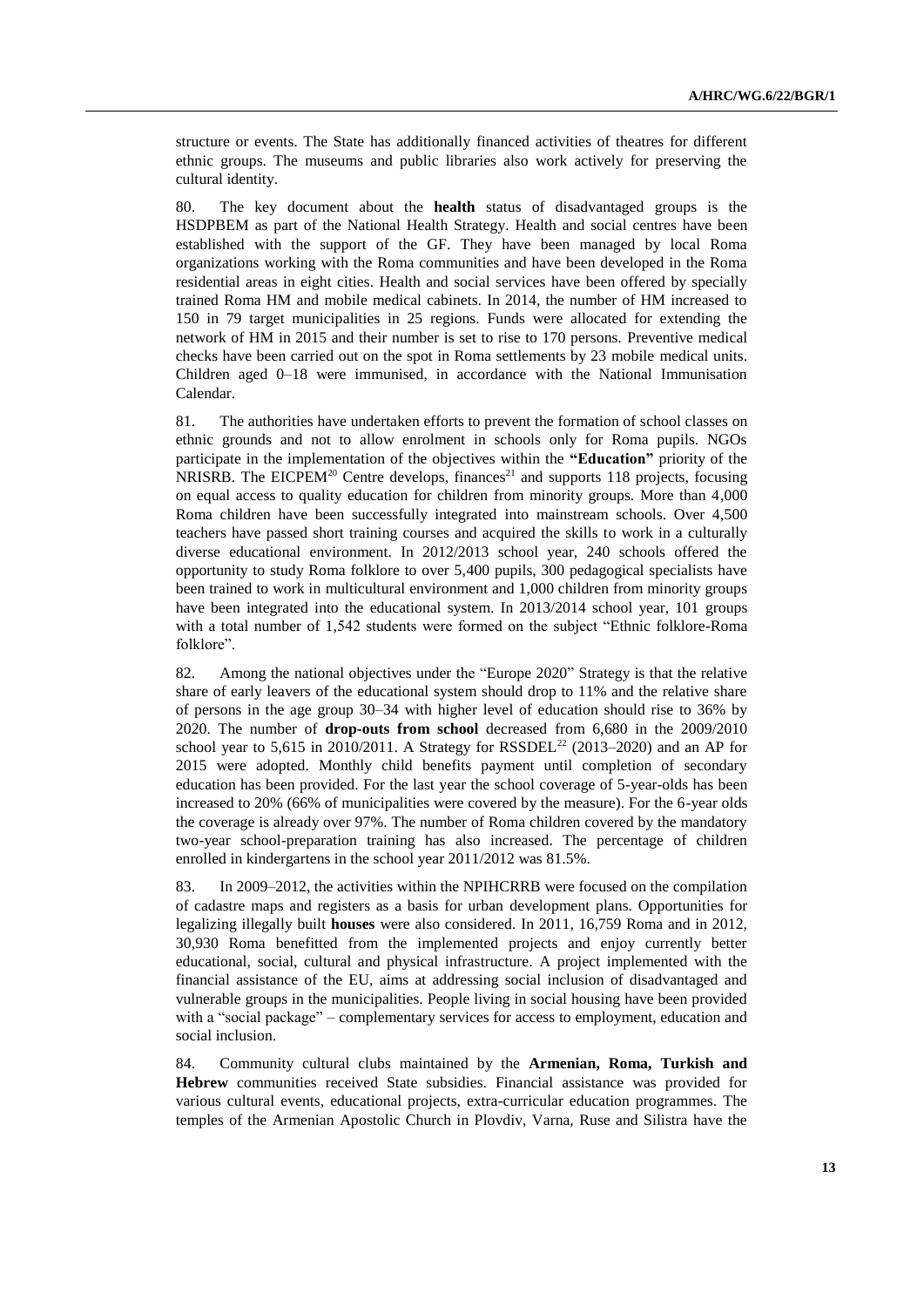status of cultural heritage and are financially supported by the local authorities. Armenian is studied as mother tongue in Sofia, Plovdiv, and Burgas. There are two municipal schools in Sofia and one in Plovdiv for pupils of Armenian origin studying Armenian.

85. There is no discriminatory treatment in connection with the construction of places of worship of religious denominations in the country. Places of worship are constructed according to the standard procedure, provided for in the Spatial Development Act, and are not subject to any special requirements. Under the Local Government and Local Administration Act, prayer houses of all faiths are exempt from property tax and garbage tax. The PC criminalizes acts against freedom of religion and beliefs and public incitement to violence or hate on religious grounds.

#### **K. Fight against racism, xenophobia, hate speech and hate crimes (recommendations 80.93, 80.42, 80.9, 80.84)**

86. Offences against national and racial equality are criminalised under the PC and qualified with high degree of social danger. Amendments have been introduced to the PC by adding new grounds of discrimination and specifically criminalizing public incitement to violence or hate on ethnic grounds. In 2013, 13 pre-trial investigations were initiated, 3 indictments against four persons were brought to court and 3 persons were sentenced.

87. Implementing the MoU between the MoI and the OSCE/ODIHR, in March 2012 the first stage of the TAHCLE<sup>23</sup> Programme – training of trainers on hate crimes for the lawenforcement was realized in the Academy of the MoI. The police officers underwent onthe-job **training** as part of the annual professional training programme. Bulgaria is the first state where the TAHCLE Programme has been fully implemented.

88. The Radio and Television Act (RTA) stipulates the "inadmissibility of broadcasts which incite to **hatred on grounds of race, sex, religion or nationality**". The CEM as an independent regulator supervises the activities of radio and television broadcasters and has the power to impose fines and to revoke the broadcasting licenses. The CEM has examined several cases of RTA violations and in 4 of them has issued acts with punitive measures.

89. The special section "Media" in the NRISRB provides for the creation of conditions for equitable representation of the Roma community, changing the negative image of Roma and countering "hate speech" in the print and electronic media. The CPD also monitors and renders decisions on complaints and warnings against publications containing ethnic intolerance.

### **L. Fight against all forms of violence (recommendations 80.28, 80.60, 80.45, 80.46, 80.49, 80.35, 80.68, 80.21, 80.48, 80.50, 80.51, 80.52)**

90. Bulgaria accepted the recommendation on **appropriate use of force** by the police on the premise that it is not a serious and widespread problem.

91. In 2012, amendments to the Ministry of Interior Act introduced the standard "absolute necessity" in the use of weapons, physical force and auxiliary devices by the police authorities. All training programs at the Academy of MoI were updated accordingly. A new course was introduced with an emphasis on the criteria of "absolute necessity" in the use of firearms, auxiliary means and physical force. Six courses on Community Policing were also conducted. A mechanism allows the citizens to seek compensation if they have suffered damages from the irregular activities of the State authorities. In 2014, a new project "Training of the law-enforcement on legal use of force, respecting the HR and further enhancement of the skills for work in a multi-ethnic environment" started. A New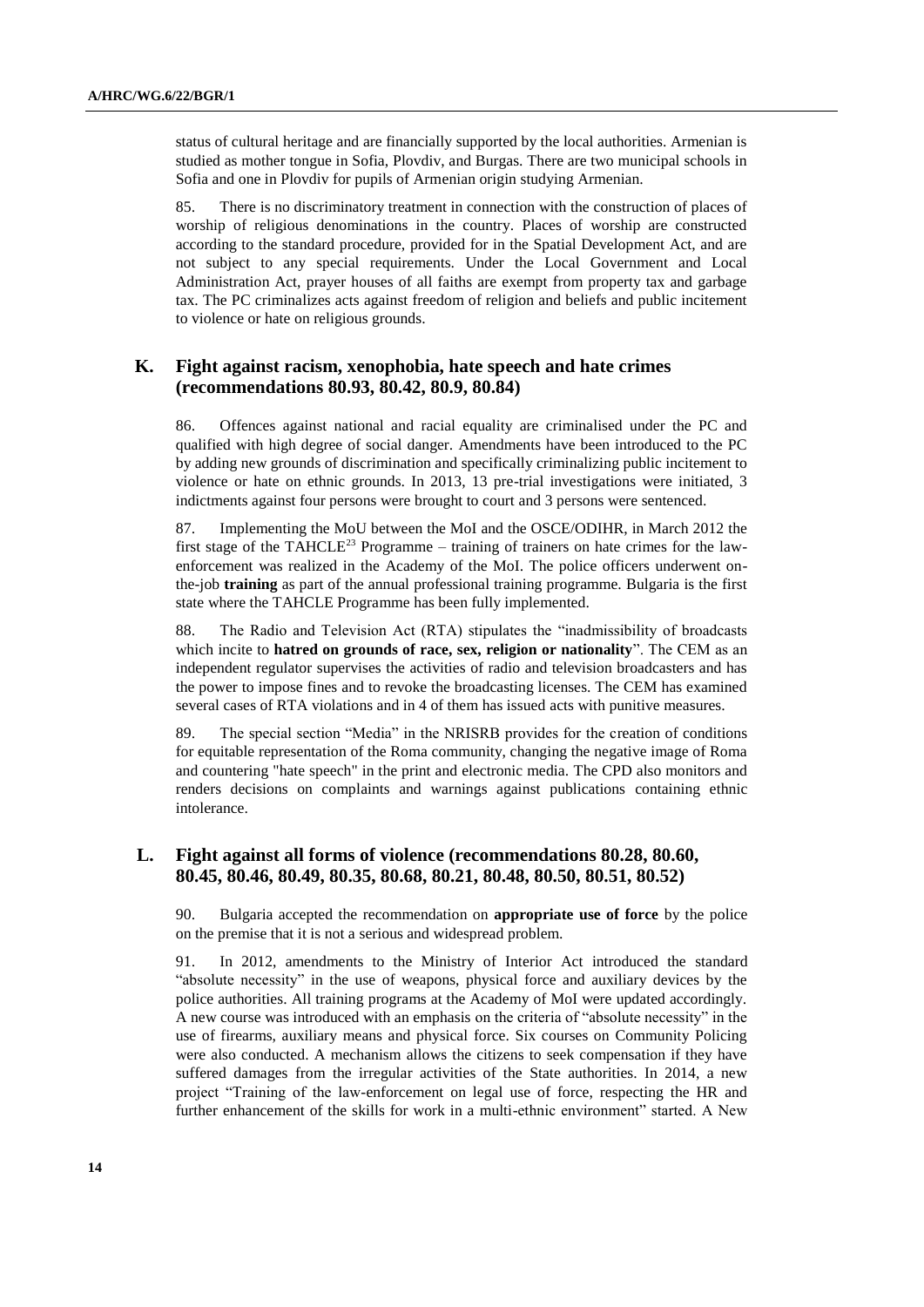Code of Ethics for the Behaviour of the Civil Servants of the MoI was approved. During the period 2010–2014, a total of 152 new file cases and pre-trial proceeding for police violence were reported, 36 prosecutorial statements were filed at court. In 2013, 15 persons were brought to court and 5 persons were convicted.

92. The authorities together with the national HR institutions, relevant NGOs, and media carry out regular public campaigns and initiatives aimed at raising the awareness of **domestic violence** (DV) and increasing the knowledge about the existing protection procedures. Such activities are included in the annual National Programme for PPDV $^{24}$ . The criminal sexual intercourse against the will of the victim is criminalized under the PC. In the period 2011–2013, for criminal sexual offences a total of 2,558 new file cases and pretrial proceeding were reported, 1,037 prosecutorial statements were filed at court against 798 persons, of whom 426 were sentenced.

93. The website of the MoI [http://www.mvr.bg/o](http://www.mvr.bg/)ffers accessible information for **victims of DV**. An Instruction for cooperation between MoI and MLSP for protection against DV and Methodological guidelines for the actions of the police authorities under the Protection against DV Act have been approved.

94. There is a national 24-hour hotline for victims of DV. Support to the victims of DV has also been provided through the Crisis Centres (CC). This service can be also used by children – victims of violence, of trafficking in human beings, and runaway children. A total of 15 CC for children and 4 CC for children and adults operate around the country. Successfully operates a national helpline for children "116,111". In September 2012, a uniform Pan-European number "116,000" for missing children was introduced.

95. Support services are also provided in 66 Social Rehabilitation and Integration Centres (SRICs) through activities of rehabilitation, social and legal consulting, implementation of individual programmes for social inclusion, etc. SRICs work in cooperation with CCs.

96. In 2012, the NIJ organized a distance-education course for magistrates on "The proceedings of imposing measures for protection against DV". At regional level, together with NGOs, approximately 60 projects and preventive events were organized and over 800 police officers underwent training. In the framework of the Programme for DV and violence based on gender as part of the MoU between Norway and Bulgaria, a project for improvement of the national legal framework and strengthening of the capacity of the competent institutions was started. For the first time budgets designated for financing of projects for prevention and protection against DV were provided to NGOs.

97. In the system of MoI, national and regional coordinators on the problems of DV were designated. As of 2013, teams for application of the National Coordination Mechanism against violence were set up and started operation. A total of 5,941 signals have been filed, 5,711 proceedings and 917 pre-trial proceeding have been initiated jointly with the regional Prosecutor's Offices.

98. In 2012, a NP for the Prevention of **Violence against Children** for the period to 2014 was approved. In June 2014, the project for the creation of a National system for early alerts for abducted/missing in Bulgaria was finalized.

99. Within the Bulgarian-Swiss Programme for Cooperation and Development, the Criminal Police started the "Improvement of child protection and prevention of juvenile crime" project. A national database is being created for registration of the cases of juvenile crimes. For the period of one year, 5 courses have been conducted in the Academy of the MoI on the topic of "Specialized hearing of children who are victims or at risk of violence".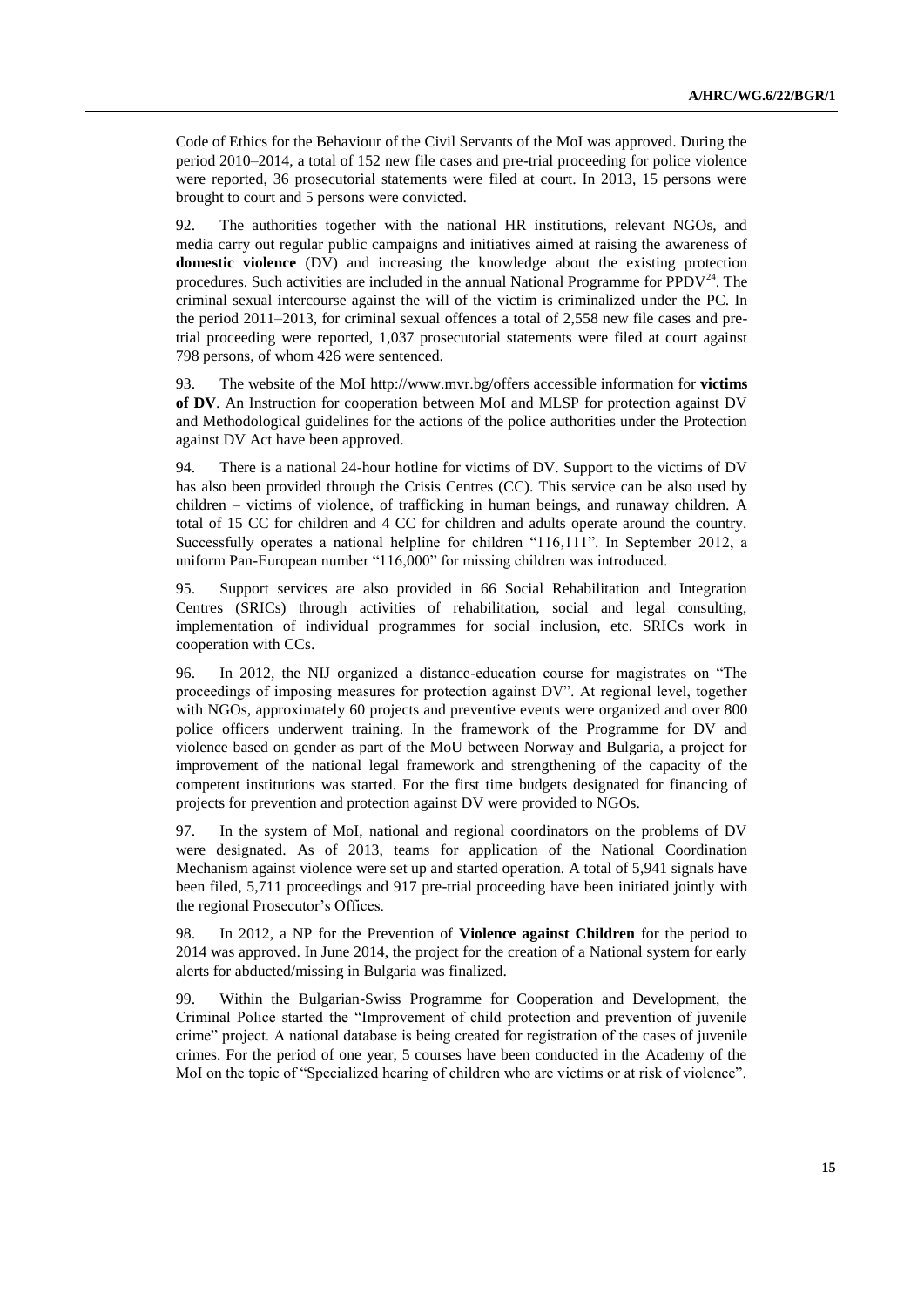#### **M. Rights of the persons deprived of their liberty (recommendations 80.69, 80.47)**

100. Legislative amendments from December 2012 guarantee that all detainees are health insured. Due to the economic and financial crisis the implementation of the amendments to the Execution of Penalties and Detention Act (EPDA), regulating the minimum living area of a prisoner to 4 square meters, has been postponed to January 2019.

101. The allocated capital expenditure did not allow the undertaking of comprehensive actions for the improvement of the living conditions in the prisons. Despite of the reduced **budgetary funds** in 2011, substantial refurbishments were made in 6 prisons and places of detention. In 2012, the living conditions were improved and urgent refurbishment was made in another 6 prisons and places of detention. The conditions in some of the premises have been overhauled, while others have been renovated with EU funding. The rest of the premises are being renovated step by step. The sanitary requirements are observed everywhere. A number of improvements have been introduced to the 24-hour detention. The practice of civil monitoring has been introduced to the MoI structures, audio and video devices have been mounted at the police stations. The NGO Centre for the Study of Democracy contributed in piloting for the first time an innovative Prison Conditions Monitoring Index. Still, the conditions in the prisons are unsatisfactory, which impedes an effective corrective impact of punishment, provision of meaningful engagement, educational activities and corrective programmes.

102. The **Norwegian financial mechanism** provides resources to the projects: "Improving the standards in prisons and detention places through refurbishment of the infrastructure in order to guarantee the respect of human rights", "Improving the competence of the staff in the psychological selection and counselling" and "Strengthening the implementation of probation measures in accordance with European standards and a system of electronic monitoring".

103. The authorities have been working with priority to find a suitable terrain for the construction of a **new close-type prison**. The expert consultations on its location and financing are on-going.

104. Under the EPDA, a Council on Serving Jail Sentences has been set up at the MJ. The newly appointed officers are trained on the relevant international legal acts, the European legislation and the recommendations of the CAT. The on-the-job vocational **training** and courses for professional training of different duration have been delivered. The CPD also carries out seminars, trainings programmes and workshops for police, judiciary and prison officials.

105. In 2013, the "Mechanism for the Provision of **Legal Assistance** by Lawyers on Duty in the first 24 hours of police detention" project was launched and completed by the NLAB in cooperation with the Open Society Institute. The results achieved were regulated by the amendments of the LAA, in force from 2013.

#### **N. Trafficking in persons (recommendations 80.23, 80.53, 80.54, 80.109, 80.55, 80.56, 80.57, 80.61)**

106. Strengthening the capacity of the **National Commission for Combating Trafficking in Human Beings (NCCTHB)** has continued by the establishment of 3 new local commissions. Shelters for temporary housing of victims of human trafficking (HT) and specialized centres for protection and support of victims of HT have been built and equipped. The CM has adopted Annual National Programmes for prevention and counteraction of THB and protection of victims.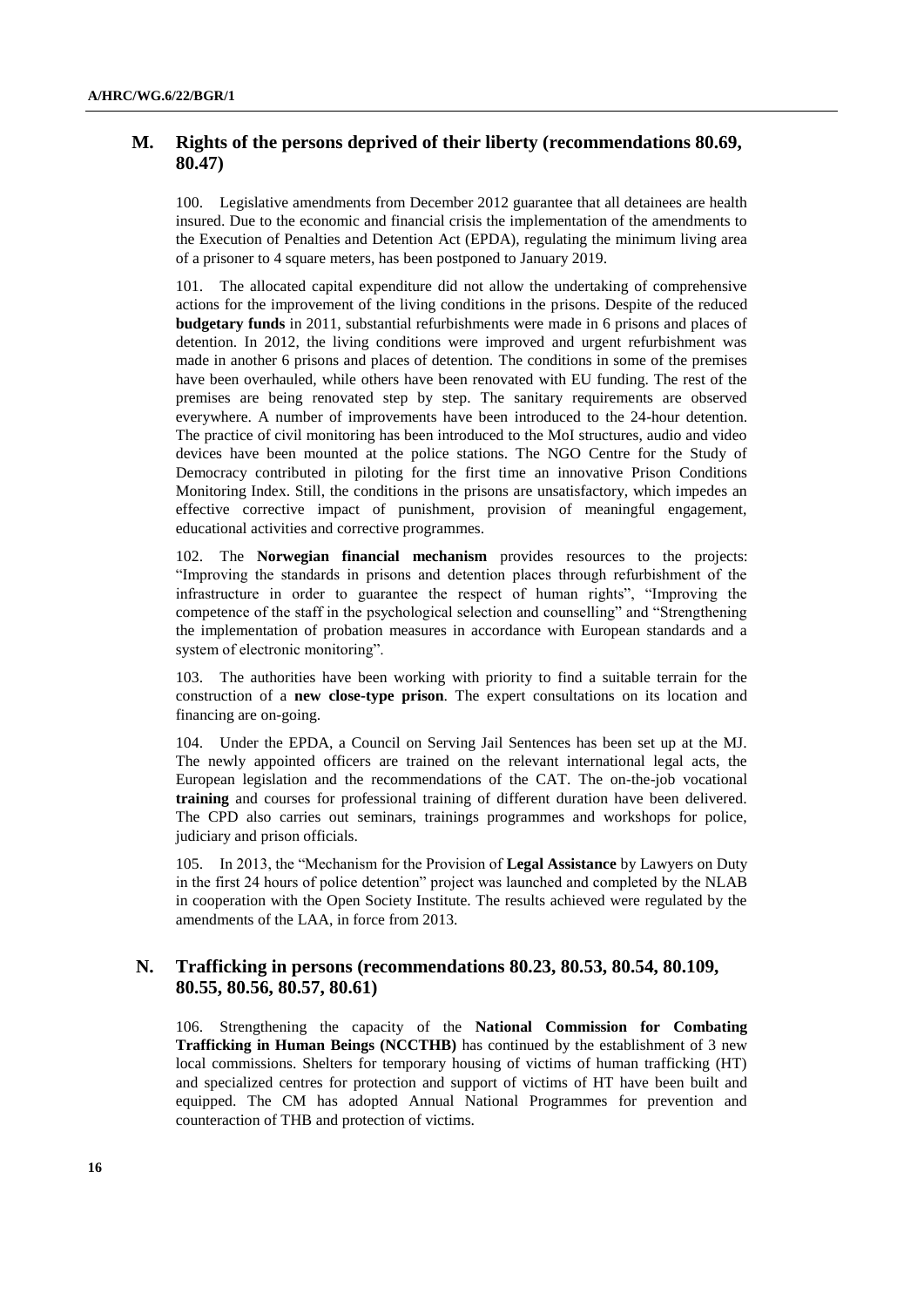107. The referral mechanisms for victims of trafficking and for care in cases of unaccompanied children and children – victims of trafficking returning from abroad have been developed. A National Council for assistance and compensation to victims of crime, including HT has been established; victims are entitled to free legal aid, and compensation in criminal and civil proceedings. In 2011, a Network of volunteers to help victims of HT (including Roma leaders volunteers) was also established with the National and Local Commissions; a special Academy for volunteers' trainings is annually organized.

108. In 2013, the amendments to the PC extended the application scope of the HT offence to cover HT related removal of tissue, body fluid or cell from the victim. Amendments to the Countering Trafficking in Human Beings Act (CTHBA) extended the scope of persons to whom protection may be granted. The approach in defining the concept of "trafficking in human beings" was aligned in the PC, the CTHBA and the CPA.

109. In partnership with local authorities, academic institutions and NGOs, various **prevention** information campaigns have been launched to raise public awareness and to create public intolerance to the phenomenon within the risk groups of the population. With the involvement of the business sector a Code of Conduct for Prevention of Trafficking and Sexual Exploitation of Children in Tourism has been developed. The project is implemented as a joint effort of the State Agency for Child Protection, the OSCE and NGOs. The specific vulnerability of the Roma is covered by the National Program for prevention and counteraction to HT and protection of victims.

110. Campaigns targeting seasonal work have been launched. The NCCTHB has organised multidisciplinary trainings for police officers, prosecutors, judges and other officials working in the field of the fight against THB, including journalists, teachers and educational advisers, priests and etc. The Academy of the MoI organizes courses for employees of the MoI. Joint trainings are held at the NIJ, the Academy of the MoI and the Diplomatic Institute to the MFA.

111. The shelters for temporary accommodation of victims of trafficking and the CCs have continued to deliver appropriate assistance. Children between 6 and 18 years of age, victims of trafficking and/or other violence, are eligible for accommodation for up to 6 months. Women victims of trafficking are accommodated in the two state shelters.

112. The **bilateral and multilateral cooperation** with the countries of destination has been approved and the cooperation within Europol, Eurojust and the Bureau SIRENE has been further strengthened. Bulgaria is participating in joint teams on THB with several EU MS (France, Germany, the Netherlands, etc.). Under the established practice in investigating cases of THB, a check is also initiated for presence of crime activity relevant to money laundering.

113. An operational real-time exchange of information for possible victims and their traffickers is performed with the police authorities of the EU MS. Common contact centres have been established at the four of the Bulgarian five borders for a real-time information exchange, including the cases on THB.

114. The NCCTHB is the coordinator for a joint biannual project with France: "Prevention of HT of persons belonging to ethnic minorities with focus on Roma in Bulgaria". It is a partner of the Romanian Agency against Trafficking in Persons in two projects on reducing the number of Romanian and Bulgarian victims and on integrated approach for prevention of labour exploitation. Other partners are NGOs from Greece and Cyprus, the MoI of Hungary and FYROM. The NCCTHB is also a partner of the French MFEA and the MoI of Portugal in the projects on development of common guidelines and procedures for the identification of victims of trafficking and on Pan-European monitoring of THB. The Netherlands, Greece and Romania also participate in the first one. Partners of the "VICTOR" project are the "Centre Nadja" Foundation, the Greek NGO "The Smile of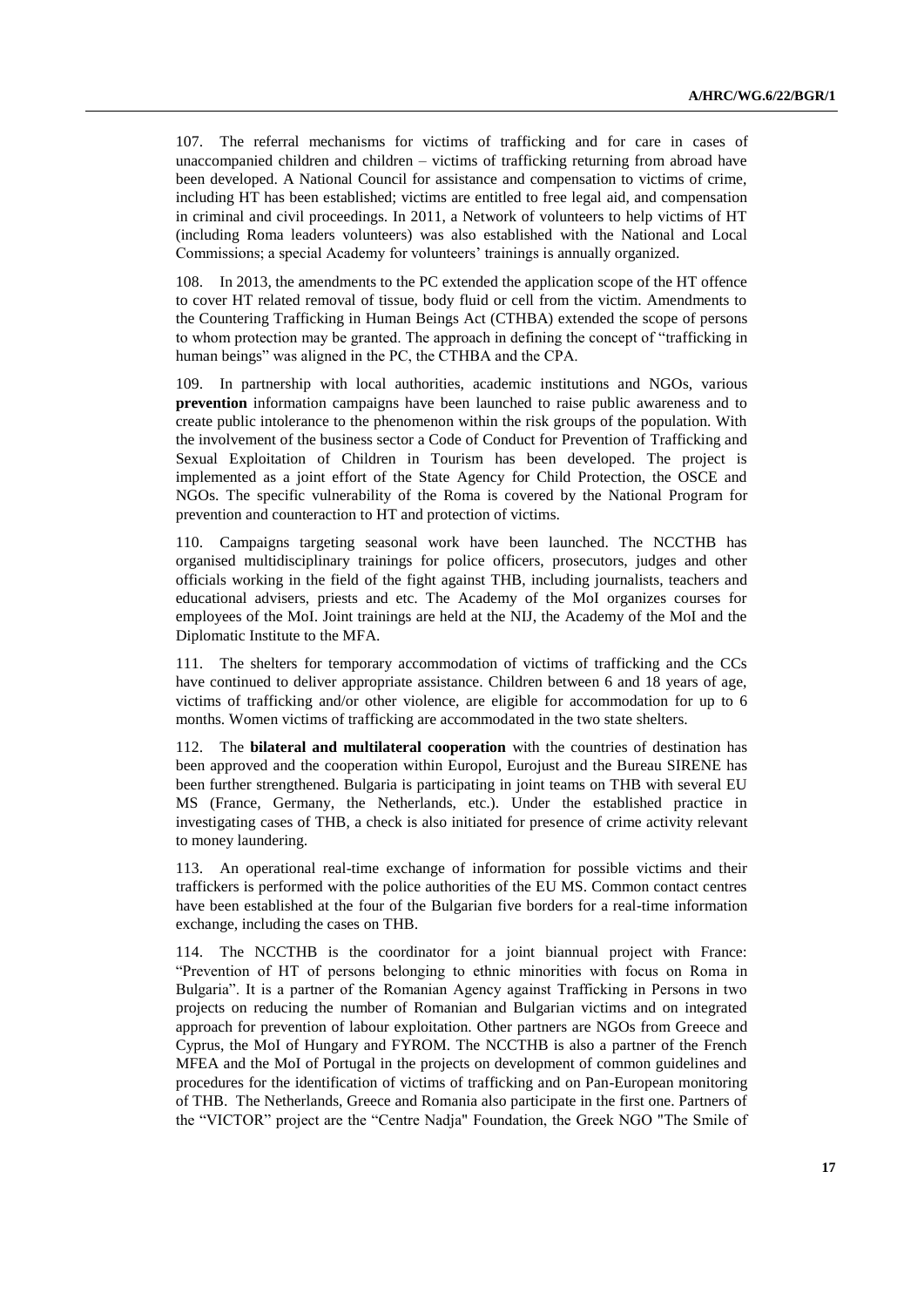the Child", international organizations and 15 government institutions and NGOs from Slovenia, Romania, Serbia, Moldova and Ukraine. Bulgaria is among the leading countries in the implementation of the EMPACT project of Europol, rated as one of the most successful to date.

115. In 2011, Bulgaria hosted the Regional Conference on HT for labour exploitation. Within the Danube Strategy, a Regional conference was held on combating THB with the participation of 8 Danube Region countries. During the 20<sup>th</sup> Session of the UN HRC, Bulgaria and Greece have organized a joint event on HT. The CE, in partnership with the NCCTHB has organized an International Conference on expert level "Making prevention work: Addressing the root causes of HT in Europe".

### **O. Rights of the refugees and migrants (recommendations 80.10, 80.99, 80.41)**

116. According to the Constitution and to the Foreigners in the Republic of Bulgaria Act (FRBA) the legally residing foreigners shall enjoy all rights, except those that require Bulgarian citizenship. The national **legal framework** on refugees and migrants has been harmonized with the EU legislation and is in line with the 1951 CSR and the OP thereto. The amendments to the FRBA have extended its scope to cover foreigners in need of international protection.

117. Since 2013, Bulgaria has been facing an increased pressure by mixed migration flows. As a result, an Operational plan, providing expert, technical and operational assistance from EASO<sup>25</sup> was signed. The European Refugee Fund 2013 Annual program for Bulgaria was revised with emergency measures. The financial assistance was designed to increase the capacity of the reception centres (RC), to improve the initial adaptation of the asylum seekers, and to meet the minimum living conditions standards of the EU and UN in the newfound Regional Refugee Centre (RRC). In 2014, State Agency for Refugees (SAR) granted a total of 1,838 humanitarian and 5,162 refugee statuses.

118. The Border Police has actively cooperated with UNHCR and the Bulgarian Helsinki Committee (BHC) on the basis of the Tripartite MoU. Representatives of UNHCR and BHC monitor all the borders and accommodation facilities. The UNHCR Representative in Bulgaria organizes training with the participation of SAR, NGOs and psychologists.

119. In 2011, a media campaign for creation of a favourable environment, supportive of the integration of refugees, was held. In 2013 and 2014, joint declarations of the President and the Prime Minister were presented aiming at identifying measures against xenophobia and racial hatred. A position against inciting hatred, xenophobia, violence and discrimination was expressed also by the academic community, NGO's and the media.

120. Free legal consultations and assistance has been provided to foreigners seeking protection. A mechanism for accelerated transfer of foreigners from the vulnerable groups to the SAR has been established. Interpreters from rare languages have been provided, including, in case of necessity of medical and psychological consultation.

121. The measures taken have allowed Bulgaria to contain the emergency situation and to avoid its turning into a real crisis. The **living conditions** in all existing accommodation places are being constantly improved. The progress is most visible in the RC. A full-scale refurbishment of the two newly established accommodation centres in Sofia has been made. New centres for more than 3,000 persons have been opened. The RC of the SAR increased from 3 to 7. In 2014, the total capacity of the SAR for accommodation of asylum seekers reached 6,000 beds, meeting the minimum standards of the EU. There is a possibility for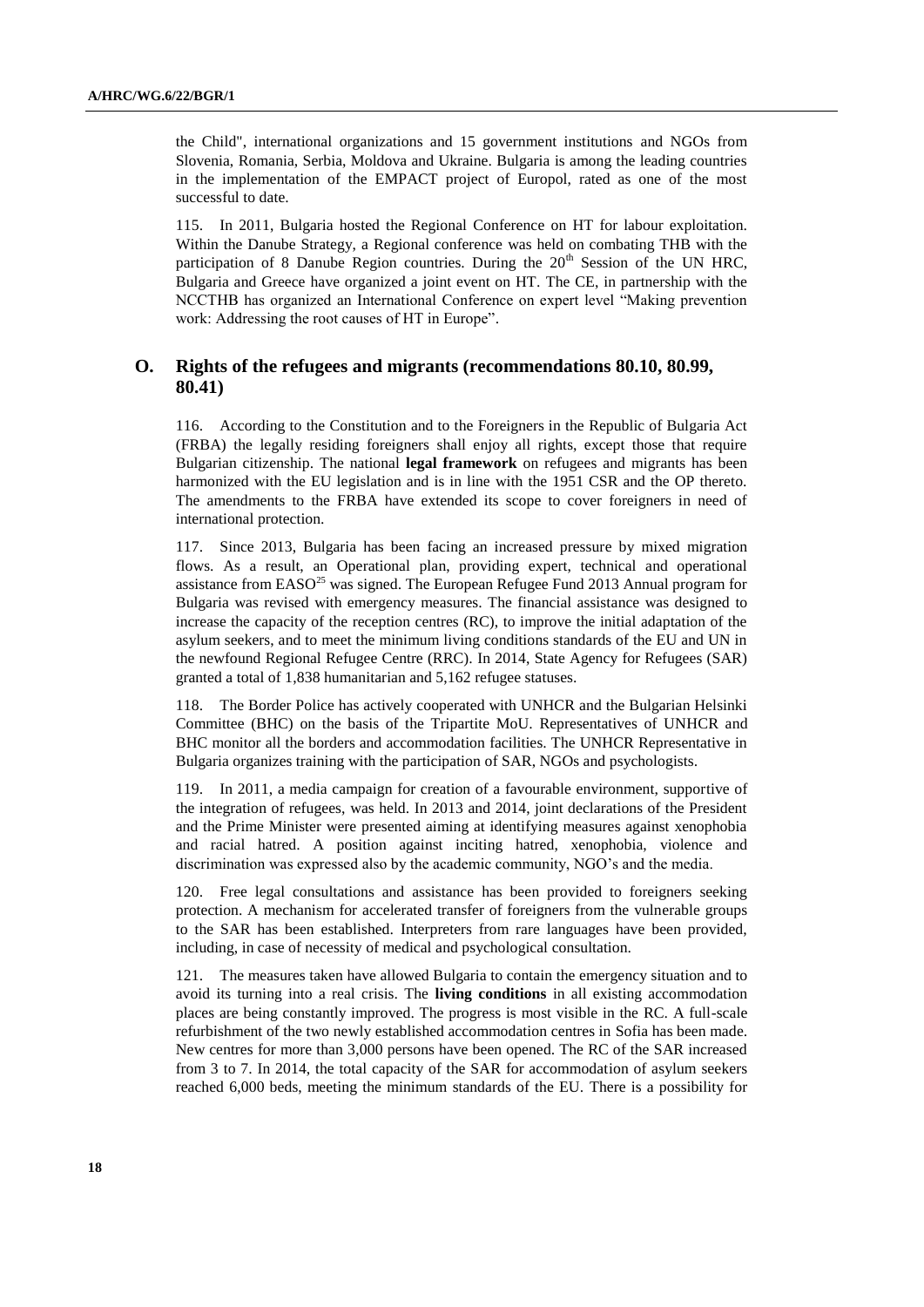refugees to be accommodated in municipal apartments. The refugees enjoy financial support to cover the rent and partially the monthly utilities.

122. An electronic registry for immediate **registration** of persons with special needs, vulnerable and unaccompanied minors has been implemented. The development of integrated card system for information on admission, placement and care of applicants has been started. Tutoring and special intercultural training for unaccompanied minors has been organized with the help of NGOs. **Assistance** has been provided to families with children for filling in and submitting documents to the SADs. Intermediary services have been provided at the social services by the Integration Centre and by social mediators.

123. The Asylum and Refugees Act and the Public Education Act guarantee an opportunity for the children of refugees and migrant workers **to attend Bulgarian schools** under the same conditions as the Bulgarian children. A Bulgarian language curriculum has also been developed for teaching of migrant pupils at the primary education stage. Refugees acquire knowledge in the Bulgarian language, in culture and professional training and enjoy a social protection package. The information on the integration process is available in English, Arabic, Persian and Dari. Foreigners on the verge of adulthood (17–18 years of age) receive a refugee status and can join the integration programme. In all territorial units of SAR care programs for preschool and school age children have been organized. Assistance has been provided for the legalization of documents, preparation for examination before the regional inspectorates of education, selection and enrolment for children over 6 years of age, and wishing to be involved in the Bulgarian public school system. One of the RC has been designated for unaccompanied children and women with children.

124. Having received a refugee status, asylum-seekers acquire equal rights with those of the Bulgarian citizens in the field of **employment**. The Crafts Act provides for foreigners, persons with refugee or humanitarian status who have practiced some craft abroad but cannot present documents to be allowed to stand an exam.

125. The SAR organized: vocational training after successful completion of Bulgarian language courses for receiving profession qualification degree; information meetings to inform mediation services and specialized job fairs for direct marketing and negotiating jobs between employers and refugees; joint projects with NGOs, volunteers and academic communities aimed at cultural adaptation and social orientation.

126. Foreigners who have been granted permanent residence receive **medical care** on an equal footing with Bulgarian citizens. Children who have not attained the age of 18 years and older, if attending school as full-time students, until completion of secondary or higher education shall be health-insured by the State Budget and entitled to free medical and social care.

#### **P. Freedom of media (recommendation 80.83)**

127. The legislation ensures protection and conditions for promotion of competition and free economic initiative, including in the media market. The Commission for Protection of Competition is empowered to enforce the law, and its activities cover all requests on ascertaining infringements of free market competition.

128. Amendments to the Mandatory Deposit of Copies of Printed and Other Works Act introduced the requirement for all publishers of periodical printed media to submit a declaration to the Ministry of Culture identifying the actual owner of the media.

129. The CEM monitors compliance with the requirements regarding the transparency of the capital and property of the natural and legal persons applying for a radio and television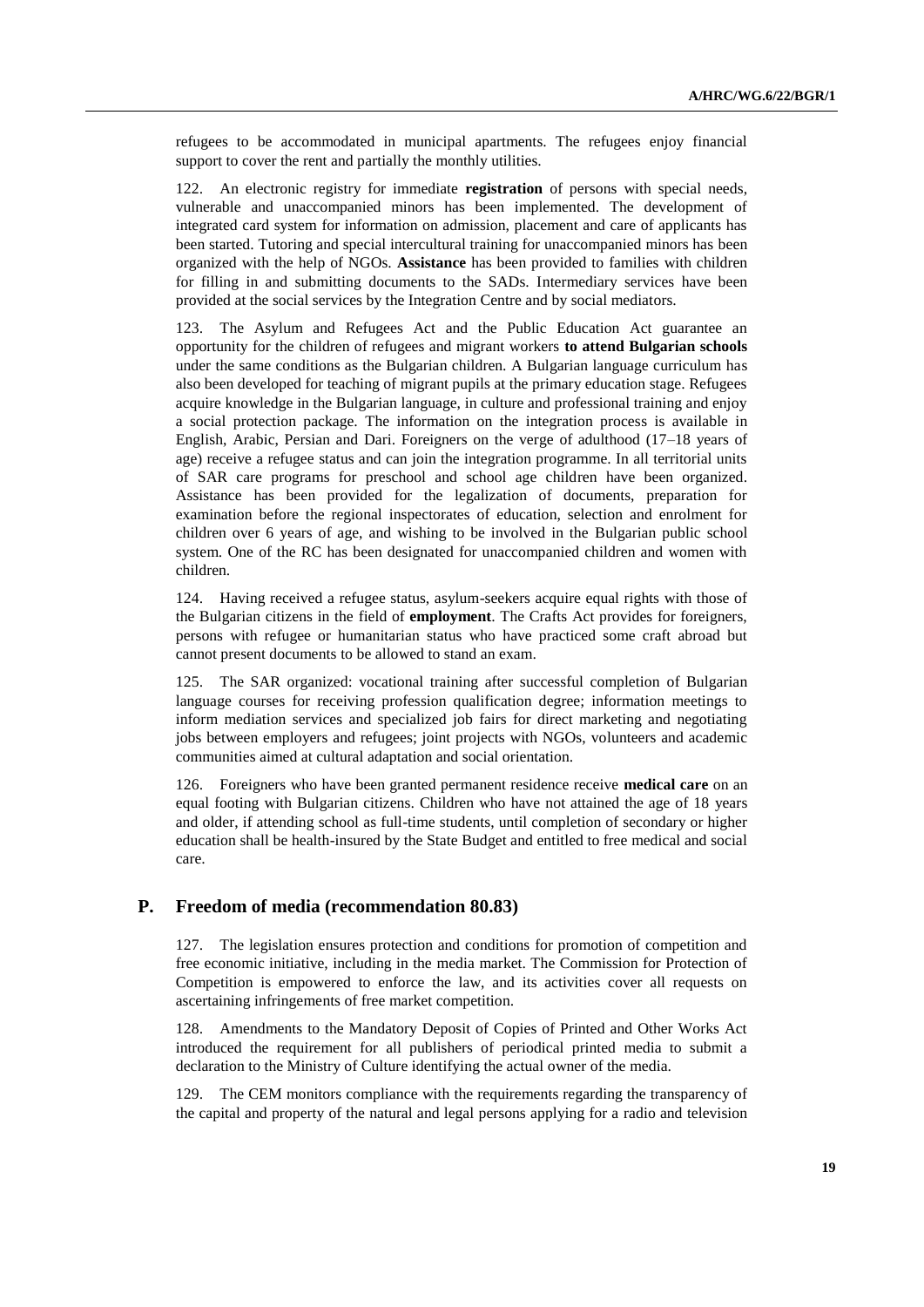broadcasting licence. The СЕМ maintains a public register of legal entities controlling the management of media operators*.* A licence for radio and television broadcasting activities is granted according to a public procedure, setting non-discriminatory requirements to the applicants.

130. The PC does not specify crimes against journalists. It however provides for the possibility for the court to consider as aggravating circumstance the graver social risk arising from maleficent violations of freedom of speech.

#### **Q. Freedom of association and freedom of expression (recommendation 80.85)**

131. The right of peaceful assembly and association is fully guaranteed by the Constitution and the relevant legislation to every person without discrimination, and in full conformity with the international legal obligations. There are no obstacles for the registration of political parties, provided that all the formal requirements of the Political Parties Act are met. These requirements are clear and applicable to everyone without exception and/or discrimination. The importance of the right of free expression and dissemination of opinion and the right to seek, receive and disseminate information has been persistently emphasized in the practice of the Constitutional Court.

#### *Notes*

- <sup>1</sup> IHRTs International Human Rights Treaties
- <sup>2</sup> NAP National Action Plan
- <sup>3</sup> NRISRB National Roma Integration Strategy of the Republic of Bulgaria
- <sup>4</sup> WGs Working Groups
- $5$  APs Action Plans
- $6$  CM of the CE Committee of Ministers of the Council of Europe
- <sup>7</sup> ICESCR International Covenant for Economic, Social and Cultural Rights
- <sup>8</sup> ICPPED International Convention on Protection all Persons from Enforced Disappearance
- <sup>9</sup> LADI Legal Aid Development Initiative
- $10$  MoU Memorandum of Understanding
- <sup>11</sup> NSPGE National Strategy for Promotion of Gender Equality
- <sup>12</sup> NP National Plan
- <sup>13</sup> NRPRB National Reform Programme of the Republic of Bulgaria
- <sup>14</sup> NAPE National Action Plan on Employment
- <sup>15</sup> OPHRD Operational Programme Human Resources Development
- <sup>16</sup> NPPC National Program for Prevention and Control
- <sup>17</sup> IWG Intergovernmental Working Group
- <sup>18</sup> NRISRB National Roma Integration Strategy of the Republic of Bulgaria
- <sup>19</sup> These include:
	- the NRPRB;
	- the Framework Programme for Integration of Roma into the Bulgarian Society (FPIRBS) (2012–2020);
	- the Strategy for Education of Children and Student from Ethnic Minorities (SEICSEM);
	- the Health Strategy for Disadvantaged Persons belonging to Ethnic Minorities (HSDPBEM) (2005–2015);
	- the National Programme for Improvement of the Housing Conditions of Roma in the Republic of Bulgaria (NPIHCRRB) (2005–2015);
	- the NAP to the "Decade of Roma Inclusion 2005-2015 Initiative".
- <sup>20</sup> EICPEM Educational Integration of Children and Pupils from Ethnic Minorities